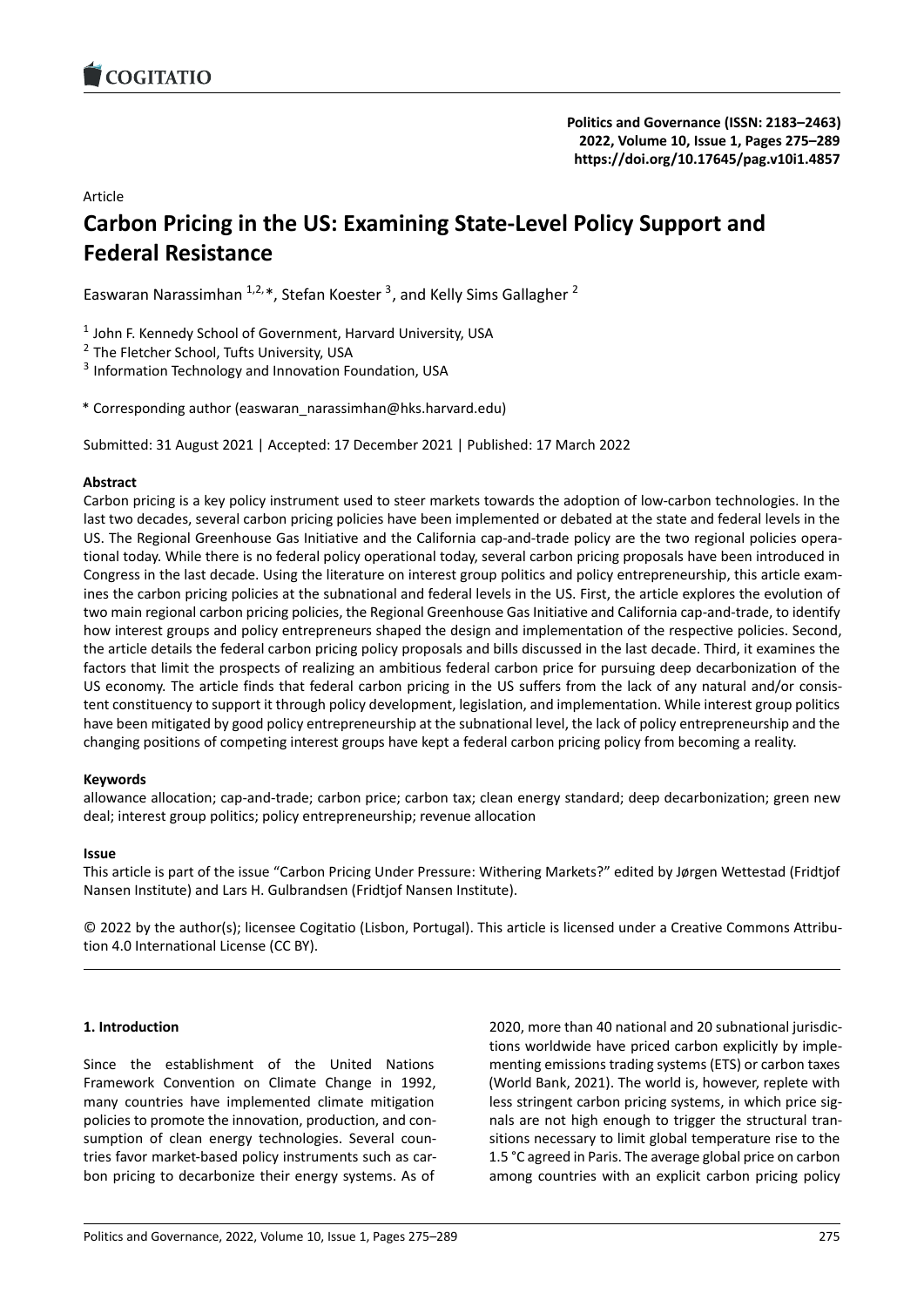stands at just \$2 per ton of greenhouse gas (GHG) emis[sions \(World Bank, 20](https://www.cogitatiopress.com)21). Besides, the mere existence of a carbon price is being used as an excuse by fossil‐fuel‐ based business interests to remove other regulatory and fiscal policies that play a crucial role in decarbonizing an economy (Markard & Rosenbloom, 2020).

In this context, the article discusses how interest groups and policy entrepreneurs shape the likelihood and stringency of a carbon pricing policy, with exam‐ ples drawn from the US experience. The article explores how the alignment or misalignment among business and environmental interest groups, and the extent or lack of policy entrepreneurship, shapes the likelihood of implementing a new carbon pricing policy or increas‐ ing the stringency of an existing carbon pricing pol‐ icy at the federal and state level in the US. This arti‐ cle first provides an overview of how interest groups and policy entrepreneurs shaped the two most estab‐ lished subnational carbon pricing systems, the California cap‐and‐trade program, and the US Northeast Regional Greenhouse Gas Initiative (RGGI). Second, it assesses the role of interest groups and policy entrepreneurs around other carbon pricing proposals introduced at the fed‐ eral level in the US but not enacted. Third, the article compares how similar interest groups shape policy out‐ comes differently at the subnational and federal levels. Finally, the article discusses the prospects for a federal carbon pricing policy under the current Biden administra‐ tion and for deep decarbonization of the US economy.

### **2. Theory and Methodology**

Scholars have looked at the political economy factors that determine a polity's choice between a carbon tax and an ETS (Skovgaard et al., 2019; Steinebach et al., 2021) and the design elements that help build public sup‐ port for a specific carbon pricing instrument (Drew, 2010; Raymond, 2019). Scholars have also emphasized the pol‐ icy traditions and political history that shape climate pol‐ icy in a country (Anderson et al., 2020; Wettestad & Gulbrandsen, 2017). Few studies, however, have looked at how various "political forces" shape the prospect and evolution of carbon pricing policies (Ike, 2020; Jevnaker & Wettestad, 2017; Markard & Rosenbloom, 2020; Meckling, 2011; Rabe, 2016; Skocpol, 2013). This article contributes to this growing literature by studying various carbon pricing policies and proposals at the sub‐ national and federal levels in the US.

"Political forces" in climate policy comprise various business and environmental "interest groups," climate "policy entrepreneurs," and "veto actors" with the power to push or pull a policy through the policy-making process. The literature on "interest groups" generally con‐ siders business interests to be more cohesive and influ‐ ential than environmental interests, perhaps due to their role in the economy and their potential to create value and employment (Jevnaker & Wettestad, 2017). Markard and Rosenbloom (2020) use the European Union (EU) ETS to show that business interests are also divided and actively struggling to decide the course of climate pol‐ icymaking. Jevnaker and Wettestad (2017) argue that EU ETS reform became possible primarily due to dif‐ fering positions among business interests and alliances between members of the business community and policy entrepreneurs. Rabe (2016) argues that RGGI's success was primarily attributable to the expertise and efforts of "policy entrepreneurs" who seized political opportunities to implement the program and ensured that program benefits reached multiple business and environmental "interest groups." Nevertheless, Ike (2020) shows how a small cohesive set of "veto actors" were able to disman‐ tle Australia's carbon tax policy.

Comparing the efforts to pass the Waxman‐Markey cap‐and‐trade bill with the comprehensive healthcare reform bill in the US, Skocpol (2013) argues that the lack of an advocacy group to mobilize support for the cap‐and‐ trade policy was the main reason for its failure to pass in Congress. By studying several carbon pricing policies and proposals over time, we find that while many advo‐ cacy groups have emerged and supported various carbon pricing proposals in Congress since Waxman‐Markey, the constellation of supportive actors has been incon‐ sistent over time. While the constantly changing inter‐ est group politics have been managed by good policy entrepreneurship at the subnational level, a lack of this policy entrepreneurship, combined with the increasing complexity of interests within and between different interest groups, has kept a carbon pricing policy from becoming reality at the federal level in the US.

We conduct a document analysis of academic articles, government reports, and media mentions of car‐ bon pricing policies and bill proposals in the US to iden‐ tify the constellation of interest groups that support or oppose a particular policy or bill proposal and how well policy entrepreneurs have managed interest group politics to implement carbon pricing at the subnational and federal level. We also look at public statements and reports by industry and environmental groups to assess their support or opposition to a carbon pricing policy or proposal. We use Wilson's typology of opti‐ mal policymaking to explain how interest groups and pol‐ icy entrepreneurs shape the likelihood of a carbon pric‐ ing policy at the subnational and federal levels in the US. Wilson's typology of optimal policymaking defines the conditions under which various political forces influ‐ ence policymaking (Wilson, 1980; see Table 1). When the cost of a policy is dispersed, it leads to *client politics* or *majoritarian politics* depending on whether the benefits of a policy are concentrated or dispersed, respectively. However, when the cost of a policy is concentrated, it gives rise to *interest group politics* and *entrepreneurial politics* depending on whether the benefits are concen‐ trated or dispersed.

Scholars have argued that the cost of a carbon pric‐ ing policy is often concentrated on specific industries based on their: (a) "asset specificity" (i.e., industries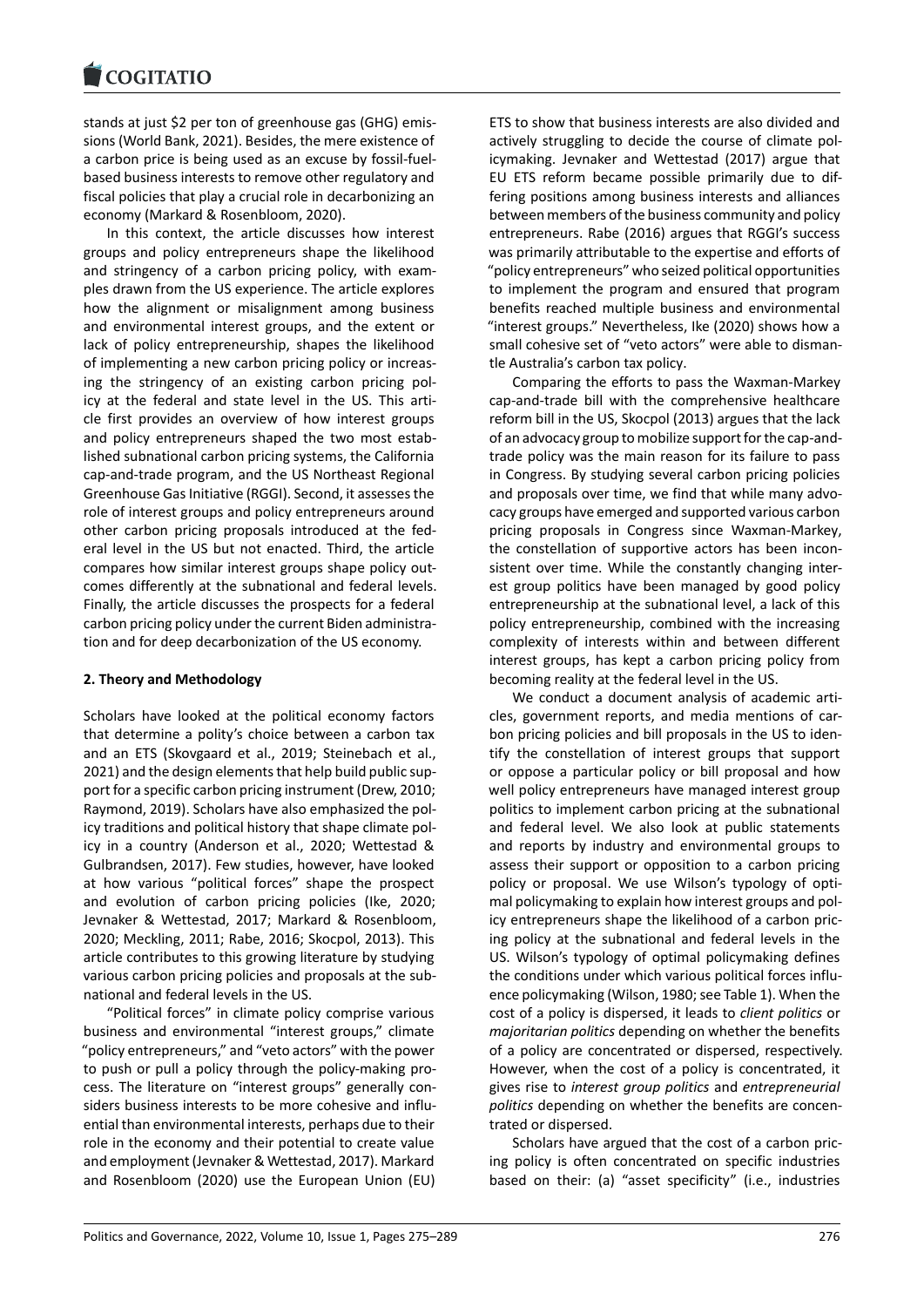#### COMITATIO

### **Table 1.** Reinterpretation of Wilson's typology.

| Benefits of Regulation    | Cost of Regulation                                  |                                          |  |
|---------------------------|-----------------------------------------------------|------------------------------------------|--|
|                           | Concentrated                                        | Dispersed                                |  |
| Concentrated<br>Dispersed | interest group politics<br>entrepreneurial politics | client politics<br>majoritarian politics |  |

Source: Wilson (1980).

that have invested in durable physical assets and natu‐ ral resource endowments; Jenkins, 2014), and (b) emis‐ sions intensity and exposure to trade (Aldy & Pizer, 2015). In addition, such industries in the US are concentrated in specific regions (Broekhoff et al., 2021) giving rise to region‐specific interests and politics (Skocpol, 2013). While some industries pass the cost on to the consumer in the form of higher prices for goods (Jenkins, 2014), emissions intensive and trade exposed (EITE) firms lose market share to international competitors who operate in a jurisdiction without a carbon price (Aldy & Pizer, 2015). Nevertheless, scholars have shown that EITE firms can also disperse their costs with the help of supplemen‐ tary policies (Dobson & Winter, 2018). While protection for EITE firms may be warranted due to the legitimate concerns of carbon leakage (Dobson & Winter, 2018), pol‐ icy design calibrations and supplementary policies arise from policy entrepreneurs engaging with different indus‐ try stakeholders over time, making the Wilson typol‐ ogy an appropriate framework for studying how interest groups and policy entrepreneurs work together to shape policy design and implementation. While interest groups attempt to get economic benefits in return for the pol‐ icy costs incurred, policy entrepreneurs help direct the economic benefits of a carbon pricing policy through pol‐ icy design calibrations such as the creation of specific allowance allocations and redistribution of revenue to certain actors, thereby weakening the cohesion of inter‐ est groups and stimulating the emergence of diverse interests (Patashnik, 2014; Wilson, 1980).

### **3. Carbon Pricing in the US**

This section first introduces the two subnational carbon pricing policies in the US and then evaluates the attempts to implement federal carbon pricing legislation over the last three decades.

### *3.1. Regional Greenhouse Gas Initiative*

RGGI, the first cap-and-trade policy in the US for  $regulating$  carbon dioxide  $(CO_2)$  emissions, covers power sector CO<sub>2</sub> emissions in eleven northeastern states—Connecticut, Delaware, Maine, Maryland, Massachusetts, New Hampshire, New York, New Jersey, Rhode Island, Vermont, and Virginia. RGGI is a good example of gubernatorial policy entrepreneurship in the US (Biedenkopf, 2017). In 2003, then Governor George Pataki of New York invited his counterparts from

northeastern states to discuss the possibility of curb‐ ing CO<sub>2</sub> emissions (Regional Greenhouse Gas Initiative [RGGI], 2021a). Discussions between the states and sub‐ sequent negotiations with public and private stakehold‐ ers led to signing a Memorandum of Understanding (MOU) between the original seven northeastern states in December 2005 to secure respective state legislative and regulatory approvals for a regional cap‐and‐trade program (RGGI, 2021b).

### 3.1.1. Program Design

RGGI set a goal of stabilizing  $CO_2$  emissions from the power sector at 2009 levels (based on the modelling assumptions made in 2005) through 2014 and reduc‐ ing emissions by 10 percent (2.5 percent every year) by 2019 (Kretzschmar & Whitford, 2012). In 2006, envi‐ ronmental agency officials from various RGGI states reached an agreement to ensure that each state auc‐ tion at least 25 percent of its allocation of emission allowances. Allowances were distributed through quar‐ terly auctions conducted in a sealed‐bid and uniform‐ price format (International Carbon Action Partnership [ICAP], 2021a). To avoid bidder collusion and ensure revenue generation, RGGI set a reserve price of \$1.86 in 2008, increasing it to \$2.26 in 2019 (Kretzschmar & Whitford, 2012). Allowance holders were allowed to bank them for future use, and no single party was allowed to purchase more than 25 percent of emission allowances in a single auction to avoid potential market manipulation. In a show of gubernatorial entrepreneur‐ ship in 2006, Governor Pataki decided to auction 100 per‐ cent of New York's allowances, motivating other RGGI state legislatures to endorse the full auctioning of emis‐ sion allowances before beginning the first auctions in September 2008 (Huber, 2013). Between 2008 and 2019, RGGI states sold about 80 percent of the emission allowances through 44 auction rounds, generating more than \$3.2 billion in revenue and retired the unsold allowances (Ramseur, 2019).

RGGI policy entrepreneurs exploited the cleavages within the US power sector interest groups and introduced allowance auctioning. While power generation companies complained that auctioning would impose a substantial cost on them and pushed for grandfather‐ ing of allowances, restructured investor‐owned utilities like National Grid supported the sale of allowances, with proceeds from the sale benefiting consumers through electricity bill rebates or other means (Cook, 2010).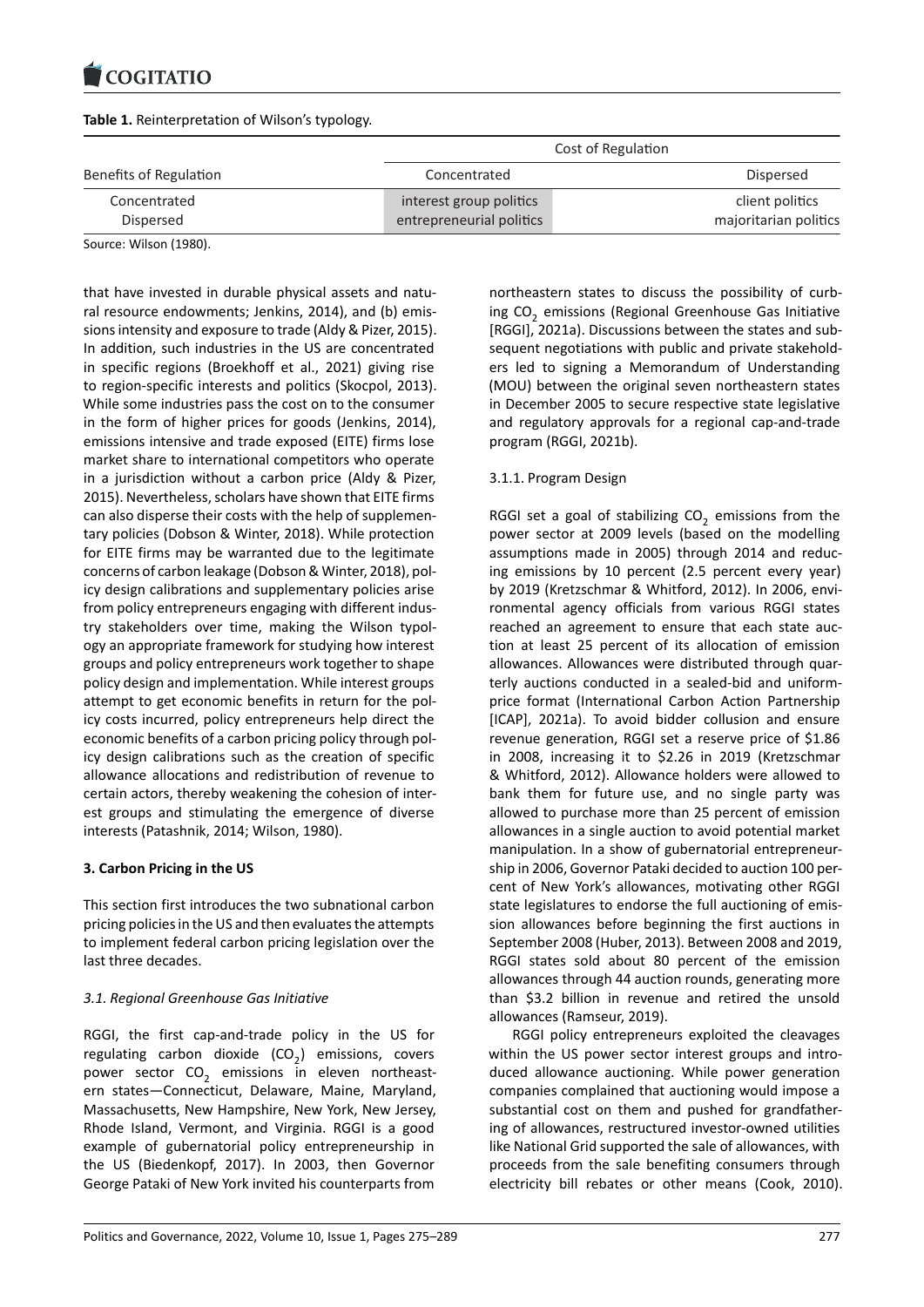RGGI policy entrepreneurs decided to allocate the auc[tion revenues to im](https://www.cogitatiopress.com)prove energy efficiency, mitigate ratepayer impacts, and promote renewable technologies (ICAP, 2021a). This garnered the support of environmen‐ tal interest groups, who were often searching for state funds to support energy efficiency improvement initiatives (Huber, 2013). Besides, large industrial users of elec‐ tricity that were not regulated under RGGI liked the idea of benefiting from energy efficiency programs, even if their electricity rates increased.

### 3.1.2. Program Evolution and Politics

Since the program's start in January 2009, RGGI policy design has changed little, except for the 44 percent cap reduction for the 2014–2030 trading period (from 165 to 91 mtCO $_{\rm 2}$  relative to 2012 emission levels) to account for the reduction in demand from energy efficiency improve‐ ments and the economic recession of 2009 (Narassimhan et al., 2018). While RGGI has operated for more than a decade without significant changes to its design, there have been uncertainties in terms of subscription. Driven by state‐level partisan politics, states have moved in and out of the program, highlighting the vulnerability of a vol‐ untary regional cap‐and‐trade program with a legal basis residing in the respective states. Policy entrepreneurship motivated by political ideology, however, has brought states back into RGGI. In 2005, Massachusetts left RGGI despite signing the MOU. Republican Governor Mitt Romney directed the state's environmental regulators to develop a stand‐alone cap‐and‐trade policy instead (Cook, 2010). Subsequently, Democratic gubernatorial candidate Deval Patrick used RGGI as a wedge issue in the 2006 elections and brought back Massachusetts into RGGI in January 2007 after becoming governor (Bausch & Cavalieri, 2007). New Jersey and New Hampshire faced significant interest group pressure, specifically from elec‐ tric power generators opposing the full auctioning of emission allowances, with state legislative votes on the issue being far more contentious and closer than in any other state joining RGGI (Huber, 2013). In 2011, Republican Governor Chris Christie of New Jersey pulled the state out of RGGI, forcing RGGI to temporarily reduce the emissions cap (RGGI, 2021c). After nine years, Democratic Governor Phil Murphy reenrolled New Jersey in RGGI in 2020, with a 30 percent reduction in the overall cap for the state from 2020 to 2030 (Center for Climate and Energy Solutions, 2021). Finally, Maine's Republican Governor and the state legislature passed legislation that would remove the state from the program if most mem‐ ber states exited (Huber, 2013).

The Trump administration's reversal of federal climate policies also motivated more states to take climate action at the subnational level. In 2020, Virginia enacted the Virginia Clean Economy Act and directed its state pollution control board to adopt RGGI regulations to create a cap-and-trade policy. Similarly, Democratic Pennsylvania Governor Tom Wolf directed the Pennsylvania Department of Environmental Protection to pass a rule that will enable the state to join RGGI in 2022 (Bell & Mallinson, 2021). The Republican state legislature has condemned the governor for executive overreach as well as indifference towards the liveli‐ hoods of Pennsylvania citizens (Bell & Mallinson, 2021), indicating the risk involved in a policy pathway that relies upon executive branch regulatory authority and could be overturned should the governorship change parties.

Finally, while RGGI is expanding its geographical cov‐ erage, state‐level electoral politics continue to constrain its ability to increase the stringency of the emissions cap or expand coverage to other GHG emitting sectors. The prevailing carbon price of  $$8.38$  per ton of CO<sub>2</sub> emissions is just one‐sixth of the \$51 per ton social cost of carbon at a 3 percent discount rate in 2020 as recommended by the current US government to justify the costs and benefits of climate regulations (Chemnick, 2021). Despite low prices, CO<sub>2</sub> emissions from the electricity sector in the RGGI states have fallen 60 percent between 2009 and 2021, perhaps due to the long‐term policy signal created by the ETS and recycling of auction revenues to finance energy efficiency programs. Other complementary policies to promote energy efficiency and low‐carbon investments have likely also played a significant role (Murray & Maniloff, 2015). Nevertheless, the long-term policy signal created by the RGGI establishment seems to have convinced stakeholders in the region that decarbonization was inevitable, so high‐ carbon power plants have consistently been replaced by lower‐carbon alternatives.

### *3.2. California Cap‐and‐Trade Program*

The cornerstone of California's almost two‐decade‐long efforts to reduce economy‐wide GHG emissions is the state's cap-and-trade program. Since the program's inception in 2012, it has undergone numerous regula‐ tory and legislative changes that have expanded and altered the program's scope. These changes have largely been in response to business, environmental justice, and community stakeholder lobbying (Bang et al., 2017). The enabling legislation for the program is the state's Global Warming Solutions Act (Assembly Bill [AB] 32), passed in 2006 and signed by Republican Governor Schwarzenegger, requiring California to reduce emis‐ sions to 1990‐levels by 2020 (California Global Warming Solutions Act of 2006, 2006).

### 3.2.1. Program Design

The program has a declining annual cap on covered emis‐ sions, covering roughly 80 percent of the state's GHG emissions. It has expanded over each compliance period to include additional GHG sources, with downward revi‐ sions in the cap, the implementation of various price controls, and changes to offset certification practices. The first pilot compliance period began in 2013 and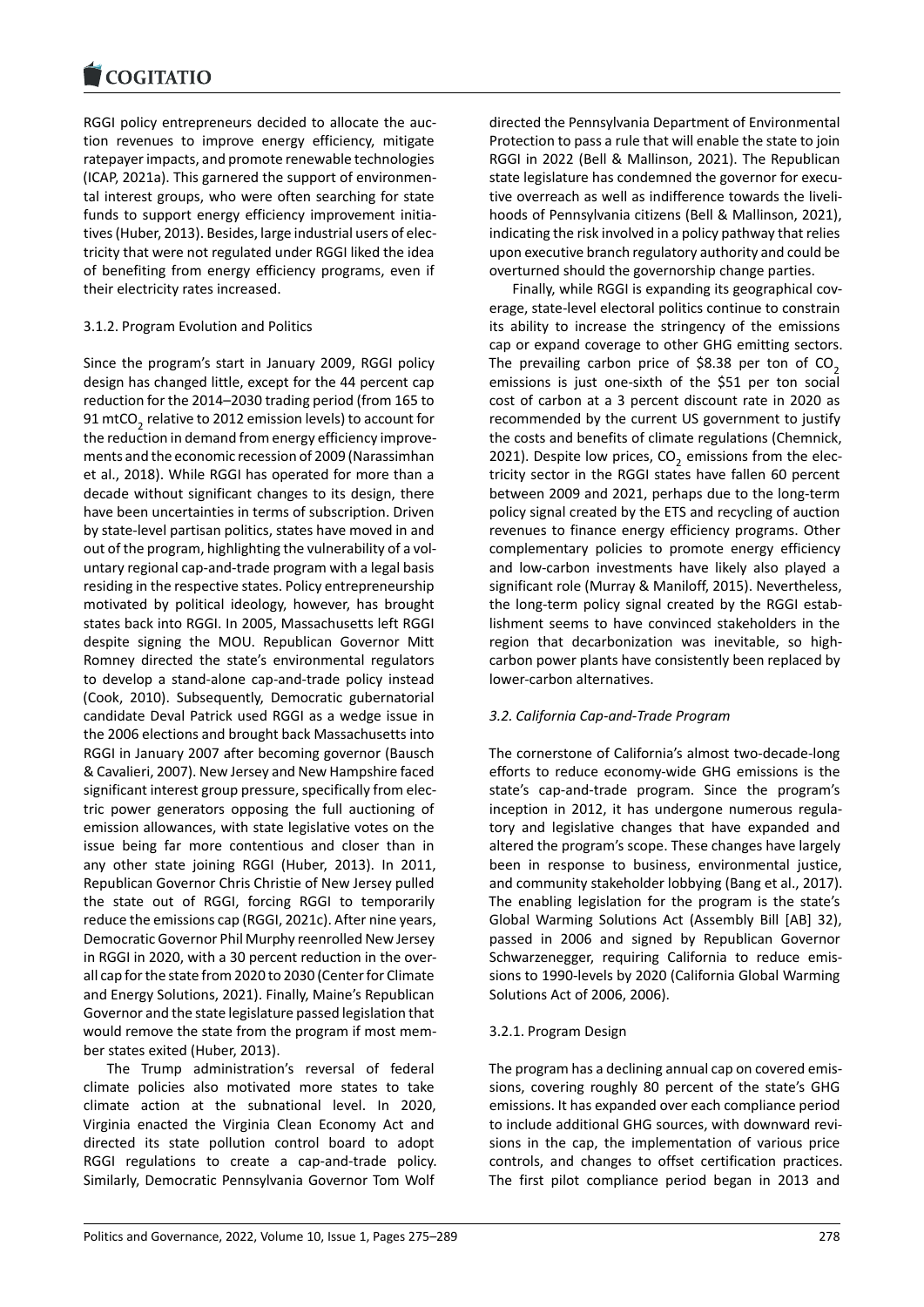covered 36 percent of the state's overall emissions from [large industrial facil](https://www.cogitatiopress.com)ities, large stationary combustion sources,  $CO_2$  suppliers, in-state electricity generators, and, notably, imported electricity (ICAP, 2021b). This early decision to cover imported electricity, which was 45 percent of the state's electricity emissions at the time, was the first and only instance to date of a cross‐border carbon adjustment mechanism (California Air Resources Board [CARB], 2021a). Subsequent compliance periods have expanded the scope of covered economic sectors to include natural gas suppliers and fuel and petroleum sup‐ pliers, and today covers roughly 500 entities. With com‐ petitiveness concerns and pressure from industry inter‐ est groups (Schmalensee & Stavins, 2017) and despite the opposition of environmental NGOs (Climate Hawks, 2017), policy entrepreneurs used a hybrid approach of allowance allocation with free allowances for EITE industrial facilities. Allowances are allocated freely to industrial facilities on an adjusted basis depending on their leakage risk, a function of a firm's emissions inten‐ sity and trade exposure. Total free industrial allowance allocation has declined through each subsequent com‐ pliance period but represented 31 percent of 2021 allowances (CARB, 2021b). Electric distribution utilities and natural gas suppliers make up the remainder of allowances, receiving free allowances that must be auc‐ tioned on behalf of ratepayers and used for emission reduction activities. The program has generated pro‐ ceeds of \$15.8 billion (CARB, 2021c) that have been allo‐ cated to numerous state environmental, transportation, and air quality improvement projects (California Climate Investments, 2019).

### 3.2.2. Program Evolution and Politics

The program has undergone several legislative revisions because of interest group politics. It has been subject to both state and federal lawsuits challenging its legality. Early state lawsuits sought to invalidate the law, claim‐ ing that the auctioning of allowances by the California Air Resources Board (CARB) was an illegal tax, due to a state requirement that new state taxes require a two-thirds legislative vote, and that the program's enabling legisla‐ tion did not give them the authority to implement the cap‐and‐trade program. This lawsuit failed, with plain‐ tiffs ultimately appealing to the state Supreme Court in June 2017, which declined to review previous state appel‐ late court decisions, holding that the cap-and-trade program was legal and that auctioning of allowances did not represent an illegal tax (California Case Chart, 2021).

In 2017, the program was significantly altered with the passage of AB 398 by a two-thirds supermajority vote in the California legislature, which included Republican support. CARB and state legislators successfully conducted political negotiations among business groups, environmental justice organizations, and other stake‐ holders to design AB 398 (Arrieta‐Kenna, 2017). Notably, groups that had opposed the program in the past, such

as oil and gas industry groups, came out in support of AB 398, while over 50 environmental justice and pro‐ gressive economic justice groups opposed the bill's con‐ tinued reliance on free allowances and preemption of local air quality regulatory control (Climate Hawks, 2017; Mason & Megerian, 2017). AB 398 extended the pro‐ gram through 2030, providing greater market certainty. In recognition of the controversial nature of carbon off‐ sets, the bill lowered the offset cap from 8 percent of compliance obligation to 4 percent between 2021 and 2025 and 6 percent from 2026 onward. The legislation required that no more than 50 percent of offsets come from projects that do not have a direct environmental benefit within California (California Global Warming Solutions Act of 2006, 2017). These qualitative changes to the types of offsets allowed represent a significant political victory for state environmental justice groups that argued that out‐of‐state offsets allowed for contin‐ ued air emissions and environmental justice degradation in the state (California Environmental Justice Alliance, 2017). Business and oil interest groups lobbied success‐ fully for benefits as well. The bill allowed for the contin‐ uation of free allowances, included provisions for busi‐ nesses to preempt local air district regulation of GHGs, and limited the ability to regulate GHG emissions from oil refining to within the cap‐and‐trade program. The pro‐ gram also implemented an allowance price ceiling, begin‐ ning at \$65 per allowance in 2021, increasing 5 percent annually plus inflation (CARB, 2021d).

Besides pressure from state‐level interest groups, the program was challenged by the Trump administration. In May 2012, California had initiated the process to link with Québec's cap‐and‐trade market beginning in 2014 (CARB, 2021e). This represented the first interna‐ tional linkage between two subnational carbon markets, with the partners overcoming linguistic, regulatory, and national differences. The Trump administration, how‐ ever, sued California in the US District Court for the Eastern District of California, claiming that the linkage between California and Québec was an attempt by the state to pursue independent foreign policy and was thus unconstitutional (US Justice Department, 2019). The US District Court rejected the government's argument in March 2020, finding that the linkage agreement between California and Québec was not a treaty and did not vio‐ late the Treaty or Compact clauses of the Constitution, further ensuring the viability of the program (US Justice Department, 2020).

While it is difficult to disaggregate state-wide emission reductions that result from the state's cap-andtrade program and other state policies, total emissions declined by 5.3 percent during the program's first com‐ pliance period between 2013 and 2017 (CARB, 2019). The lack of impressive reductions can be attributed to the fact that the electricity sector was already decarbonizing due to regulatory policies, including the first moratorium on new coal fired power plants and California's policies to support in‐state renewable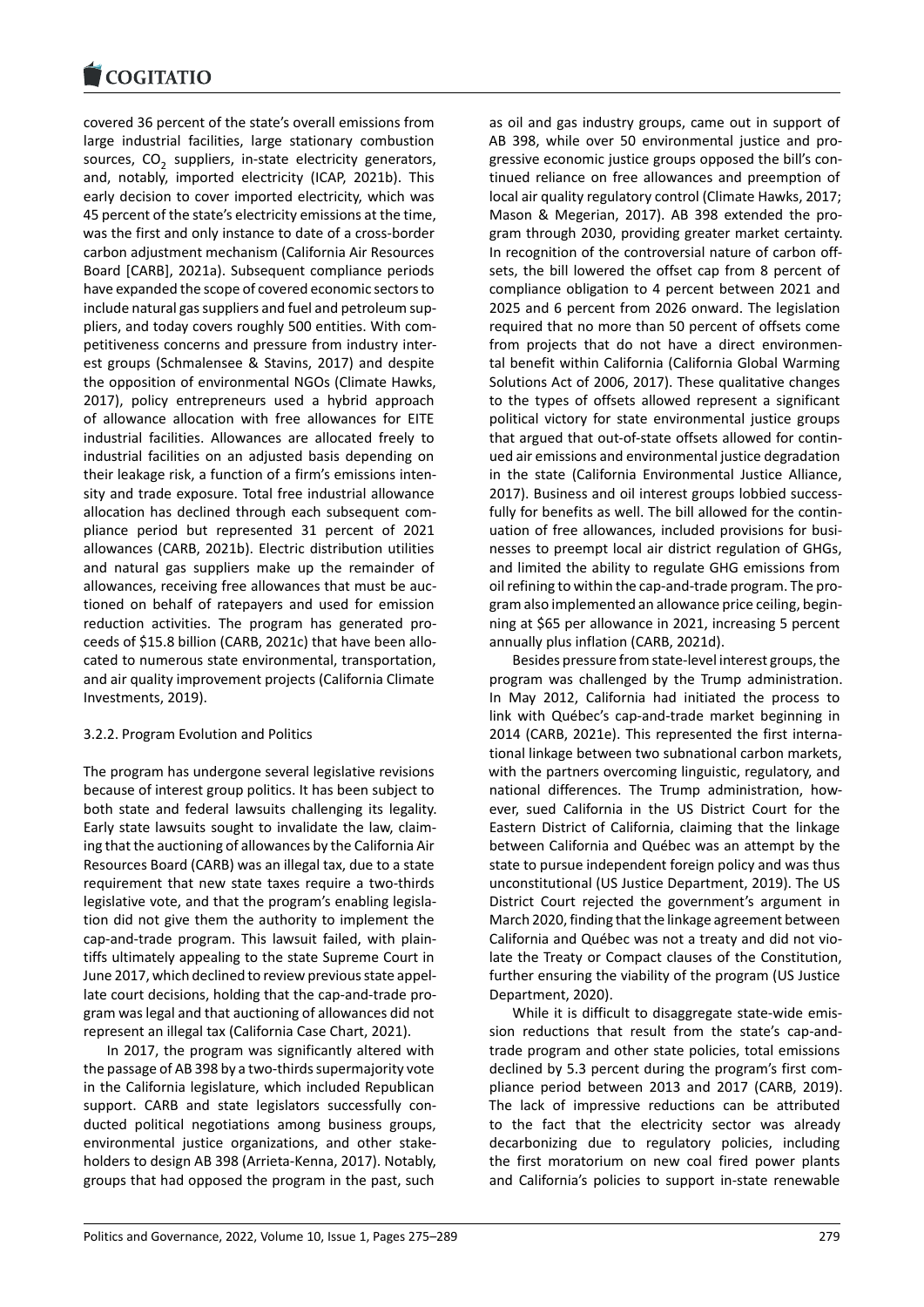power generation (California Energy Commission, 2021; [California Legislative](https://www.cogitatiopress.com) Information, 2005). On the other hand, the industry and transport sectors continue to be less sensitive to status quo carbon prices because techno‐ logical alternatives such as green hydrogen for industries (Ball & Weeda, 2015) and electric vehicles for transport (Breetz & Salon, 2018) are not price competitive with their fossil fuel counterparts.

### *3.3. Federal Carbon Pricing Initiatives*

### 3.3.1. Early Attempts at a Federal Carbon Price

The most successful application of market‐based pollu‐ tion pricing in the US was the cap‐and‐trade system to regulate SO<sub>2</sub> emissions established under the US Clean Air Act Amendments of 1990 (Stavins, 2008). The pro‐ gram created a robust market for SO<sub>2</sub> allowance trading and helped reduce  ${SO}_2$  emissions by 94 percent between 1990 and 2005 (15.7 to 0.95 million tons; Environmental Protection Agency, 2019). Yet, attempts at implementing a pricing mechanism for  $CO_2$  emissions have bedeviled policymakers for more than three decades. The first carbon tax bill was introduced in 1990 after the Intergovernmental Panel on Climate Change's First Assessment Report and faced bipartisan opposi‐ tion, with some arguing that the data and science of global climate change were yet unsettled (US House of Representatives, 1990). Since then, more than 50 dis‐ tinct pieces of carbon pricing legislation have been intro‐ duced in Congress. Efforts to craft bipartisan carbon pricing legislation picked up momentum in the wake of President George W. Bush's decision not to imple‐ ment the Kyoto Protocol. In both the 108th (2003–2004) and 109th (2004–2005) Congress, there were numerous bipartisan efforts to pass a national economy‐wide cap‐ and-trade system, but none gained significant traction.

With the election of President Obama in 2008, Congressional efforts to create a federal cap‐and‐trade policy picked up steam (see Figure 1). The House American Clean Energy and Security Act, widely known as the Waxman‐Markey cap‐and‐trade bill (see Table 2), successfully passed the House in June 2009 but failed to pass in the Senate due to insufficient support. The House bill passed by just seven votes, garnering eight Republican votes out of a minority of 179 Republicans. But 44 Democrats voted against the bill out of a major‐ ity of 255 Democrat representatives. Besides the lack of an advocacy group to promote the bill (Skocpol, 2013), Congressional Democratic leadership and President Obama failed to navigate multiple interest groups suc‐ cessfully. Experts criticized the White House for failing to engage more forcefully in the legislative politics seen as necessary to passing landmark legislation (Lizza, 2010).

Electricity industry groups such as the Edison Electric Institute came out in support of the legislation, as did large utilities such as Duke Energy and chemical maker DuPont (Weiss & Wagener, 2009), while environmen‐ tal groups such as Greenpeace opposed it because of its free allowance allocation, among other concerns (Greenpeace, 2010). The bill included several carve‐outs, concessions, and subsidies to fossil and electricity inter‐ est groups (Broder, 2009). Free allowances made up more than 85 percent of the total allocation through 2026, leading President Obama's budget director at the time to remark that the bill represented "the largest corporate welfare program that has ever been enacted in the history of the United States" (Wessel, 2009). Despite several concessions, traditional business trade organizations, most notably the National Association of Manufacturers, the US Chamber of Commerce, and the Business Roundtable, and fossil fuel industry trade groups, including the American Petroleum Institute and American Gas Association, came out in strong opposi‐ tion to the Waxman‐Markey bill (Union of Concerned Scientists, 2013). Labor groups, such as the United Mine Workers Association, who lobbied for carve‐outs in the House bill, ended up opposing the bill in the Senate (American Federation of Labor and Congress of Industrial Organizations, 2009).

### 3.3.2. Subsequent Federal Carbon Pricing Attempts

Subsequent Federal Carbon Pricing Attempts After the failure of Waxman-Markey, the Obama administration shifted towards regulatory policies implementable through executive authority granted under laws, most specifically the Clean Air Act (Reilly & Bogardus, 2016). Obama's tactical shift to a regulatory approach and the increasing public support for climate action induced a few Republicans to reevaluate their opposition to marketbased policies such as carbon pricing. In 2017, two for‐ mer Republican secretaries of state, James Baker and George Shultz, launched the Climate Leadership Council, an advocacy organization calling for a carbon tax of \$43 per ton to halve US GHG emissions by 2035, with revenue recycled back to citizens in the form of a carbon div‐ idend (Table 2). The proposal also includes provisions to simplify the existing Environmental Protection Agency's regulatory authority and to impose a carbon border adjustment tax to protect vulnerable EITE industries.

Congressional efforts have continued since, with 15 separate bills introduced during the 115th (2017–2019), 116th (2019–2021), and 117th (2021–2023) Congressional terms, with four bills having both Democrat and Republican co‐sponsorship (see Table 2 for the most discussed bills with support‐ ing and opposing interest groups identified; see the Supplementary Material for all bills introduced dur‐ ing the 115th 116th, and 117th Congressional terms; Hafstead, 2021). Table 2 builds on Hafstead (2021) data to identify business and environmental interest groups that support or oppose these federal carbon pricing bill proposals by looking for reports or public statements made by them. Almost all of these bills are carbon taxes but differ in their stringency and allocation of revenue.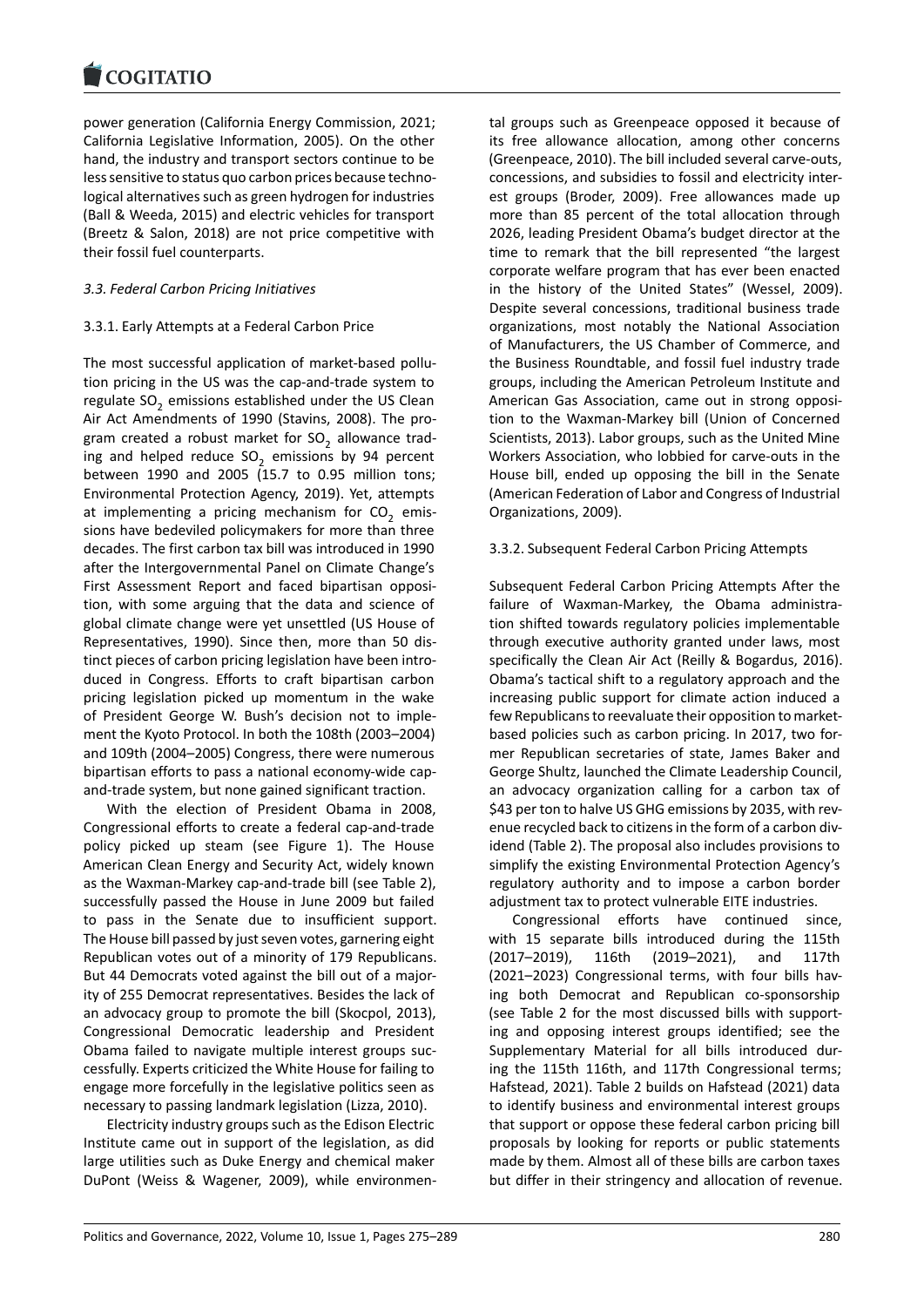#### $\blacksquare$  Coultario

Public interest in carbon taxes is evident from the Google [search interest spikin](https://www.cogitatiopress.com)g around 2016 for the term "carbon tax" (see Figure 1). It is possible that given the fail‐ ure of the Waxman‐Markey cap‐and‐trade legislation or because of the inherent complexities and avenues for political rent-seeking in cap-and-trade programs, only a tax‐based carbon pricing mechanism is seen as politically viable. A notable feature of all recent carbon tax proposals is the inclusion of carbon border adjustments. Scholarly evidence shows that carbon leakage is

**Table 2.** Subnational and federal carbon pricing policies in the US.

| Policy/Bill Name;<br>Policy Type;                                                        | Prevailing or<br>Proposed                            | Policy                                                                                | Interest                                                                                                                                                                                                                                          | Allowances and                                                                                                                          |  |  |
|------------------------------------------------------------------------------------------|------------------------------------------------------|---------------------------------------------------------------------------------------|---------------------------------------------------------------------------------------------------------------------------------------------------------------------------------------------------------------------------------------------------|-----------------------------------------------------------------------------------------------------------------------------------------|--|--|
| Year started                                                                             | Price/ton GHG)                                       | Entrepreneurs                                                                         | Groups                                                                                                                                                                                                                                            | <b>Revenue Use</b>                                                                                                                      |  |  |
| <b>Subnational Policies</b>                                                              |                                                      |                                                                                       |                                                                                                                                                                                                                                                   |                                                                                                                                         |  |  |
| $\bullet$ RGGI<br>• Cap-and-trade;<br>2009                                               | \$8.38                                               | Policy experts from<br>state-level<br>environment<br>departments;<br>State Governors. | • Support: Power<br>utilities; non-power<br>industry groups;<br>environmental NGOs.<br>• Opposition: Power<br>generators.                                                                                                                         | • 100 percent allowance<br>auctioning.<br>• Revenue used for<br>energy efficiency,<br>clean energy projects,<br>and ratepayer benefits. |  |  |
| • California<br>cap-and-trade<br>• Cap-and-trade;<br>2013                                | \$17.80                                              | CARB; State<br>legislators.                                                           | • Initial support and<br>subsequent opposition:<br>Environmental justice<br>and protection NGOs.<br>• Initial opposition and<br>later support: Oil and<br>gas industry groups,<br>power generators<br>and utilities.                              | • 70 percent auctioning.<br>• Revenue used for clean<br>energy R&D,<br>manufacturing, rebates<br>to low-income<br>communities.          |  |  |
|                                                                                          |                                                      | Federal Proposals and Bills                                                           |                                                                                                                                                                                                                                                   |                                                                                                                                         |  |  |
| • Waxman-<br>Markey<br>cap-and-trade<br>bill<br>• Cap-and-trade;<br>2009                 | N/A                                                  | Congressmen<br>Markey and<br>Waxman.                                                  | · Support: Electricity<br>industry groups.<br>• Opposition: Oil and gas<br>industry groups;<br>environmental NGOs.                                                                                                                                | 85 percent free<br>allowances until 2026.                                                                                               |  |  |
| • Climate<br>Leadership<br>Council<br>(Proposal;<br>Not a Bill)<br>• Carbon tax;<br>2017 | \$43                                                 | Former Republican<br>Secretaries of State<br>James Baker and<br>George Shultz.        | • Support: Energy<br>intensive manufacturers;<br>electric utilities; some<br>environmental<br>organizations.<br>• Opposition: Center for<br>Progressive Reform<br>(CPR)                                                                           | Carbon dividends.                                                                                                                       |  |  |
| • Energy<br>Innovation and<br>Carbon<br>Dividend Act<br>• Carbon tax;<br>2019            | \$15 starting<br>in 2020,<br>increases<br>\$10/year. | Rep. Deutch (D-FL),<br>85 Democrat,<br>1 Republican<br>co-sponsor.                    | • Support: Citizens<br>Climate Lobby; Center<br>for Climate and Energy<br>Solutions (C2ES); Trout<br>Unlimited; Evangelical<br>Environmental Network;<br><b>Business Climate</b><br>Council.<br>• Opposition: Center for<br>Biological Diversity. | Carbon dividends.                                                                                                                       |  |  |

Note: Refer to the supplementary material for all bills introduced during the 115–117th Congress. Sources: Hafstead (2021), ICAP (2021a, 2021b).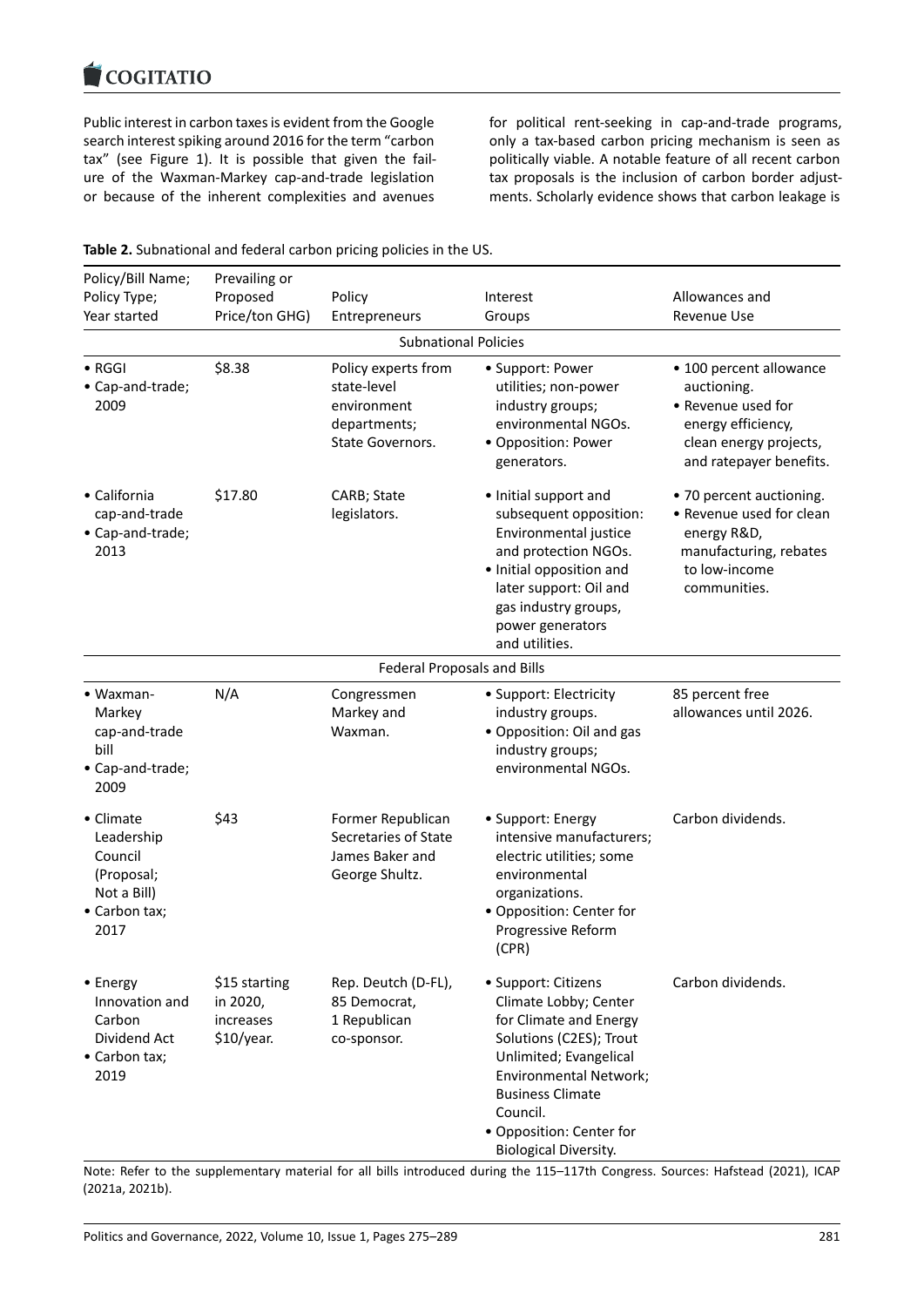

Figure 1. Search interest around key federal policies. Source: Google Trends (n.d.).

a significant problem in jurisdictions with a carbon price (Bushnell & Chen, 2012; Dobson & Winter, 2018; Fischer & Fox, 2012). Providing relief to EITE industries through supportive policies such as carbon border adjustments is seen as a political necessity in all proposed legislation to date (Venmans et al., 2020), indicating how business interests' lobbying to mitigate the cost of carbon pric‐ ing policy is met with policy entrepreneurs' legitimate concern for addressing carbon leakage.

### 3.3.3. Changing Political Support for Carbon Pricing at the Federal Level

Support from environmental and business interests has also evolved. In the 2000s, environmental NGOs and the carbon pricing epistemic community, including many academics and environmental think tanks, had strong links. Carbon pricing lobbies like the International Emissions Trading Association, the Citizens Climate Lobby, and the Carbon Markets and Investors Association pushed for aggressive expansion of carbon pricing cover‐ age and reduction in emissions alongside some environ‐ mental organizations led by the Environmental Defense Fund (Paterson, 2012). Whereas in the past, environmen‐ tal groups and Democratic Congressional leaders were likely to see carbon pricing as the linchpin to any national climate strategy, there was a conspicuous absence of any mention of carbon pricing in the nonbinding House Resolution that laid out the framework for the Green New Deal in 2019 (US House of Representatives, 2019). Several environmental justice groups oppose a federal carbon price because they object to the notion that polluters can pay a tax and continue to pollute near low‐income minority communities, sometimes referred to as "sacrifice‐zones," which already bear the burden of fossil fuel infrastructure (National Association for the Advancement of Colored People, 2021). Environmental advocates also worry that depending on how the pol‐ icy is implemented, a carbon price can be regressive, disproportionately hurting low‐income people (Cronin et al., 2019).

At the dawn of the Biden administration, the politics of carbon pricing underwent yet another shift. Besides a few lone Republican politicians, many more business interests came out in support of a carbon price, fear‐ ing that the administration would gravitate towards the Green New Deal and the use of non‐market‐based reg‐ ulations such as clean energy standards (CES). A CES is a policy that mandates a minimum amount of elec‐ tricity to be generated from clean energy resources. Figure 1 shows that interest in CES has increased since 2020. The American Petroleum Institute, the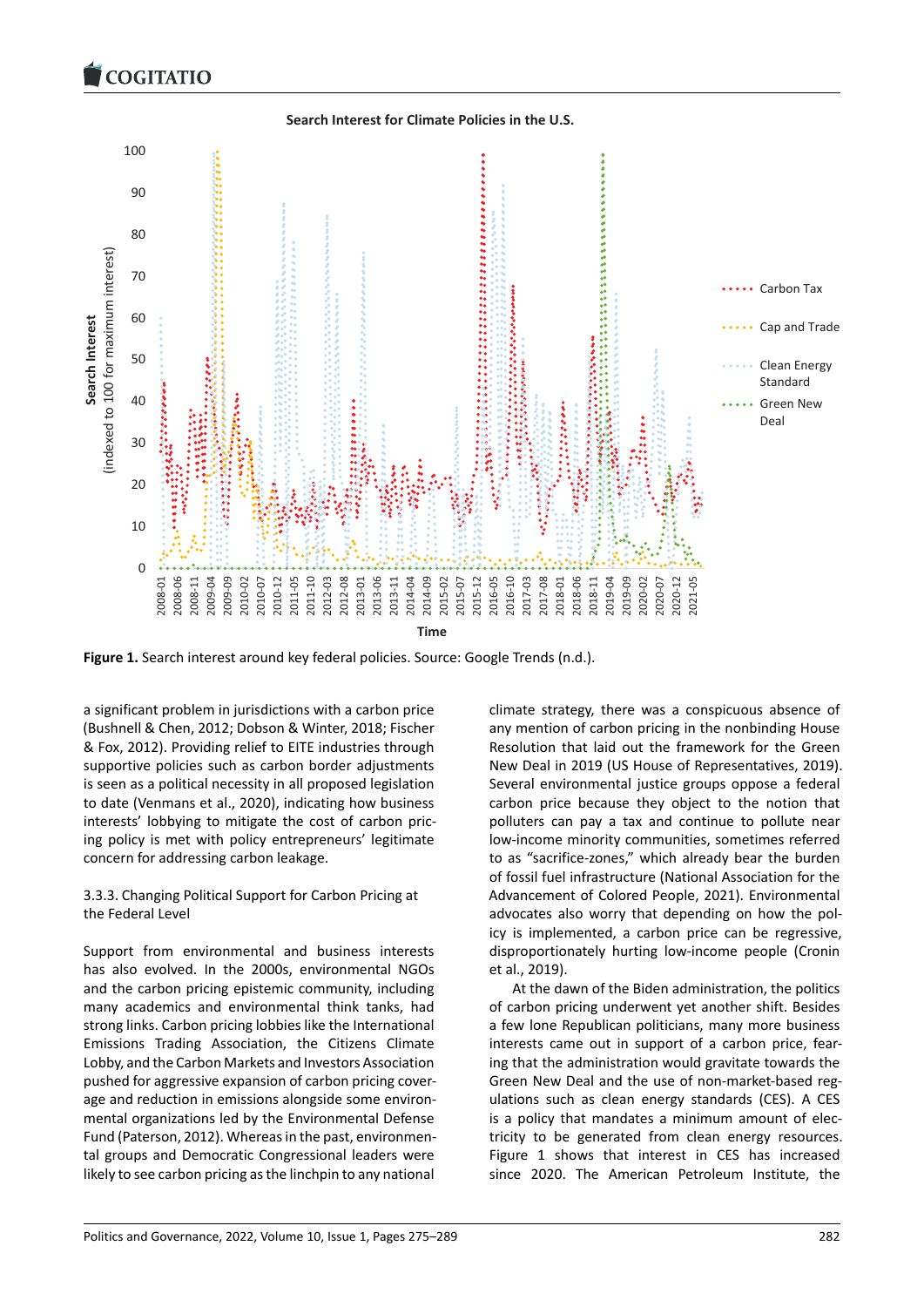Chamber of Commerce, and the Business Roundtable, [who all opposed fed](https://www.cogitatiopress.com)eral carbon pricing policies previously (Meyer & Neuberger, 2021), now support carbon pricing, with policy caveats such as the removal of federal emission regulatory authority or streamlining permitting requirements. Some commentators note that this offers an opportunity for fossil fuel and traditional busi‐ ness groups to harness their political influence to push for market-based policies (Meyer & Neuberger, 2021). However, these shifting positions may be either politi‐ cal manipulation or worse, disingenuous policies that are too weak to have significant emissions benefit or have no realistic chance of passing due to the many veto actors in the US legislative process (350.org, 2021). This fear was reinforced in June 2021, when an ExxonMobil lob‐ byist was caught in a sting operation admitting that the company's support for carbon pricing was largely a polit‐ ical ploy and that a "carbon tax is not going to happen" (McGreal, 2021).

### **4. Discussion: State‐Level Embrace and Federal Resistance**

This article finds that carbon pricing in the US at the federal level suffers from the lack of a consistent con‐ stituency to support it through policy development, legislation, and implementation and faces key veto actors that have consistently managed to block it. While inter‐ est group politics have been mitigated by good policy entrepreneurship at the subnational level, the lack of a consistent constituency combined with the increasing complexity of interests at the federal level have kept a carbon pricing policy from becoming a national reality. Moreover, with the shrinking timeline for climate action, interest groups have changed their positions over time and continue to be misaligned with one another when it comes to realizing a federal carbon price or ratcheting up the stringency of existing subnational carbon prices.

### *4.1. Policy Entrepreneurship and Interest Group Politics*

The evolution of RGGI shows that policy entrepreneur‐ ship played a crucial role, winning over the interest groups with a pragmatic and initially less ambitious car‐ bon pricing policy. RGGI policy entrepreneurs limited the program's policy space to  $\textsf{CO}_2^{}$  emissions from the electricity sector, enabling regional expansion. The electric‐ ity sector in the northeastern states has common charac‐ teristics due to shared power generation and transmis‐ sion resources. Through active stakeholder engagement across RGGI states, policy entrepreneurs understood the cleavages within the electricity sector (power generators, transmission, and distribution utilities) and other indus‐ try groups indirectly affected through higher electricity rates from a carbon price. By auctioning all the emission allowances and mandating the use of auction revenues for ratepayer benefits, energy efficiency programs, and other strategic energy purposes, they ensured the sup‐

port of residential and industrial consumers as well as environmental interest groups.

Policy entrepreneurship at the gubernatorial level also played a crucial role in keeping the RGGI states in the cap-and-trade system, particularly because RGGI depends on either state‐level legislative support or executive environmental and air quality departments. Pennsylvania, for example, is working to join RGGI, but due to Republican majorities in the state legislature, the governor has relied on an executive branch regulatory approach, with Republican lawmakers moving to block the state from joining (Cann, 2021). Nevertheless, RGGI is vulnerable to defections if it tries to tighten the emis‐ sions cap or expand its emissions coverage to sectors beyond electricity, limiting the scope of the cap-andtrade regime as it stands today. This challenge is evident from the recent pull out of Connecticut, Massachusetts, and Rhode Island, three states with Democratic legisla‐ tive leadership, from the Transportation and Climate Initiative, a cap‐and‐trade‐like program proposed for reducing transport sector GHG emissions in the RGGI states (Roberts, 2021).

Unlike RGGI, which covers only the power sec‐ tor across northeastern states, California took a more ambitious approach by implementing a comprehensive economy‐wide cap‐and‐trade program covering all GHGs. However, the combined power of California's electricity and other industry interest groups meant that it could not capitalize on the divisions between different indus‐ try interests as RGGI did. Hence, policy entrepreneurs used a hybrid approach of allowance allocation with free allowances for EITE industries, much to the dismay of environmental NGOs. Nevertheless, the cap-and-trade policy faced several court challenges from business and oil and gas industry groups claiming it was an illegal tax. AB 398, the latest legislative update extending the pro‐ gram until 2030, provided significant tax breaks (funded from auction revenues) for industries, including the elec‐ tricity sector. While environmental justice groups fought to get more rebates for low‐income California residents and curb industrial pollution near low-income communities, policy entrepreneurs succumbed to industry pres‐ sure in the interest of the long-term stability of an economy‐wide cap‐and‐trade. While this article did not discuss Washington state's failure to implement a carbon tax in 2016 and again in 2018, it was also an example of policy entrepreneurship succumbing to changing inter‐ est group politics and advocacy support. While both busi‐ ness and environmental interests opposed the policy in 2016 for its stringency and revenue allocation, respec‐ tively, a few businesses and fossil fuel interests derailed it in 2018 (Carbon Tax Center, 2018; Reed et al., 2019).

At the federal level, neither a narrow sector‐focused nor an economy‐wide carbon price exists today. Unlike RGGI and California, the multiplicity of veto actors at the federal level, such as the requirement for supermajorities in the US Senate to pass legislation to avoid the fil‐ ibuster, makes the prospects of a carbon pricing policy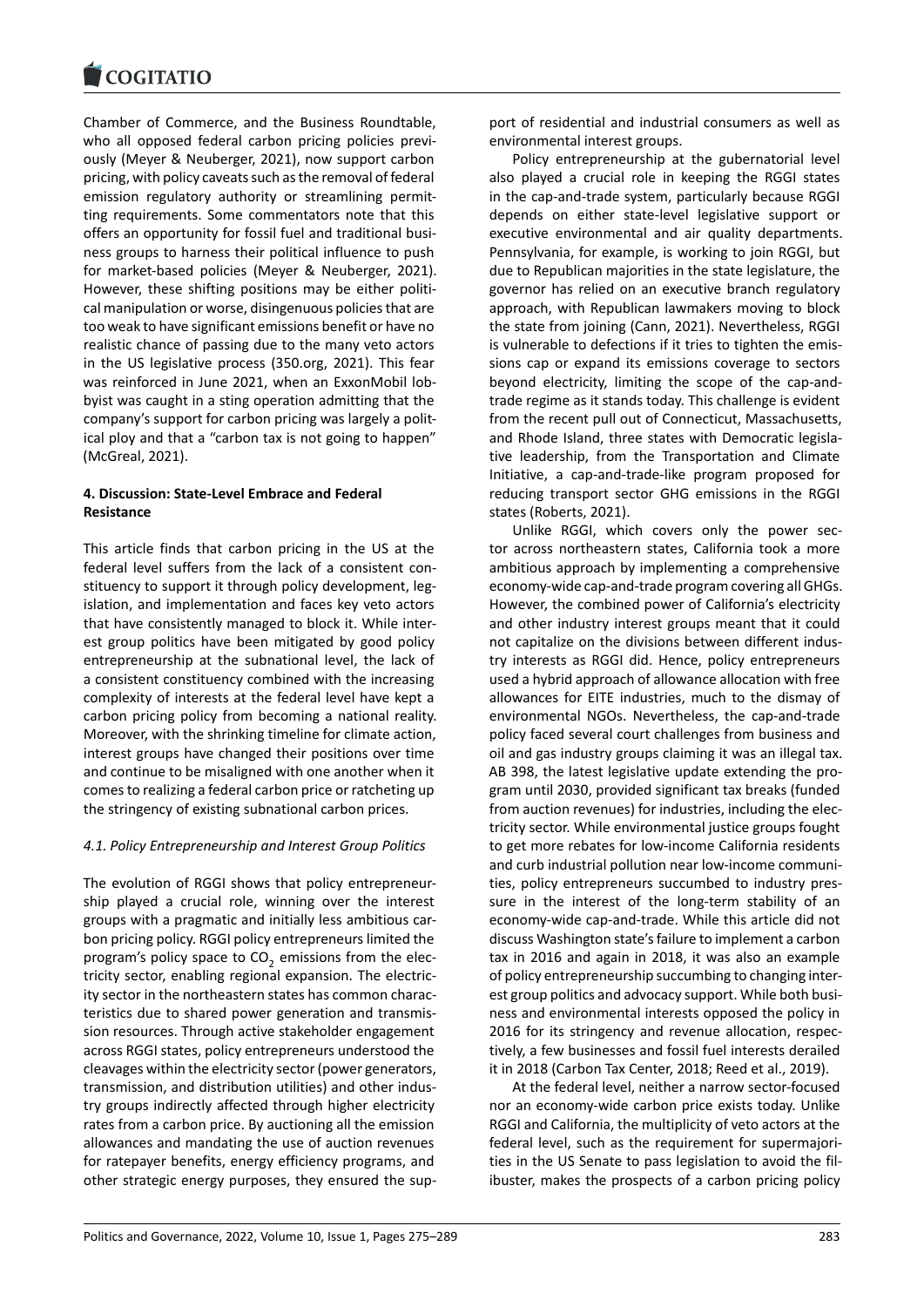bleak. For instance, the Waxman‐Markey cap‐and‐trade [bill, introduced whe](https://www.cogitatiopress.com)n Democrats held the presidency and majorities in both House and Senate, only narrowly passed in the House and failed to be brought to a vote in the Senate, with then‐Senate Majority Leader Harry Reid noting that "it's easy to count to 60 [the required number of votes to overcome the Senate filibuster]…we know we don't have the votes" (Davenport & Samuelsohn, 2010). The limited success of Democratic policy entrepreneurs to convince members of their party indicates the power of multiple veto actors, as was evident in the cancellation of the carbon tax policy in Australia (Ike, 2020). The mul‐ tiplicity of interest groups is also an important factor. RGGI and California's industry mix is significantly differ‐ ent from the mid‐western and southern states which are more fossil-fuel intensive, making federal politics dominated by more industry interests than environmen‐ tal groups (Energy Information Administration, 2019). Hence, any environmental legislation at the federal level in the US is likely to be a watered‐down version of corre‐ sponding subnational efforts.

### *4.2. Shrinking Timelines and Misaligned Interests*

Besides the lack of policy entrepreneurship and the mul‐ tiplicity of interest groups, the priorities of different inter‐ est groups have changed over time. Previously aligning themselves as pro‐ and anti‐climate, interest groups now align themselves as pro‐climate and climate‐indifferent. Industry interest groups have determined that it may be good business to theoretically support a carbon price even if they do not proactively lobby for a carbon tax or cap‐and‐trade system. When the Waxman‐Markey bill was introduced, several industry groups unfamiliar with carbon pricing saw the policy as anti‐business. Thanks to the exhaustive scholarship produced by epistemic com‐ munities over the last decade, business groups now are more familiar with the policy and understand that it pro‐ vides more business certainty in the long run and is likely cheaper than complying with regulatory policies. More cynically, the business and fossil fuel industry may also be using carbon pricing as a "Trojan Horse," a strategy to divert attention from, and fend off, more ambitious cli‐ mate action (Markard & Rosenbloom, 2020).

While industry interest groups increasingly favor carbon pricing legislation at the federal level, many envi‐ ronmental groups have changed their position to instead support the use of regulations, given the shrinking time‐ line for climate action. Public attitudes also favor reg‐ ulations over carbon pricing policies, given the stigma associated with taxation and the growing concern about climate change (Nowlin et al., 2020). The lack of strin‐ gency in subnational carbon pricing policies and failure to implement one at the federal level has convinced many environmental groups that any carbon pricing legislation is unlikely to result in substantial emissions reduction because politically acceptable carbon prices are too low to seriously disincentivize carbon emissions

(Stokes & Mildenberger, 2020) and any pricing policy is likely to include contemporaneous compensation of incumbent and/or EITE industries (Dolphin et al., 2020). Environmental organizations now tend to prefer regula‐ tory approaches such as CES, which usually provide assur‐ ances that emissions will decrease. And, finally, envi‐ ronmental justice groups are concerned that a carbon price continues to allow polluters to pay a fee and pol‐ lute low‐income communities without significant emis‐ sion reductions.

### **5. Concluding Remarks: Implications for Carbon Pricing in the US**

Prospects of an ambitious federal carbon pricing pol‐ icy in the US appear bleak, given the contestations among industry groups and environmental organizations, the politicization of climate change, and public opin‐ ion strongly divided along partisan lines (Bryant, 2016; Nowlin et al., 2020). The urgent need to pursue deep decarbonization and reach net‐zero GHG emissions by mid‐century makes it unlikely that relying primarily on carbon pricing policies is a good strategy for climate advo‐ cates (Tvinnereim & Mehling, 2018). As energy journalist David Roberts wrote in a *New York Times Opinion* article in July 2021, Congressional Democrats are determined to act rapidly and at a massive scale to avoid the worst consequences of climate change (Bokat‐Lindell, 2021). Actions to date under the Biden administration likewise have avoided carbon pricing. First, the administration's press release on climate action on April 22, 2021 did not mention a carbon pricing policy (The White House, 2021). Second, the administration announced a social cost of carbon of \$51 per ton of carbon in regulatory policy, increasing it from the \$1 to \$7 per ton used by the Trump administration (Chemnick, 2021). The Biden administration wanted to show leadership before COP26 in Glasgow by passing a CES, which ultimately did not pass before the conference in November 2021 (Renshaw et al., 2021). While the CES is less cost-efficient than a carbon price, it is more targeted and was more likely to pass, given pub‐ lic support for regulatory approaches over tax policies (Leiserowitz et al., 2021). Given these developments, it is clear the Biden administration has sidelined, at least for now, the carbon tax proposals supported by several Democrats, Republicans, and industry interest groups, in favor of more stringent regulatory policies.

This article examined the politics of carbon pricing at the subnational and federal level in the US from the perspective of policy entrepreneurship and interest group politics. The politics of carbon pricing in the US is complicated by numerous diverse interest groups and greater public climate skepticism than in other parts of the world. The multiplicity of American interest groups and veto actors combined with the lack of effective policy entrepreneurship all make federal carbon pricing unlikely, but there is continued promise for carbon pric‐ ing at the subnational level. RGGI has managed to attract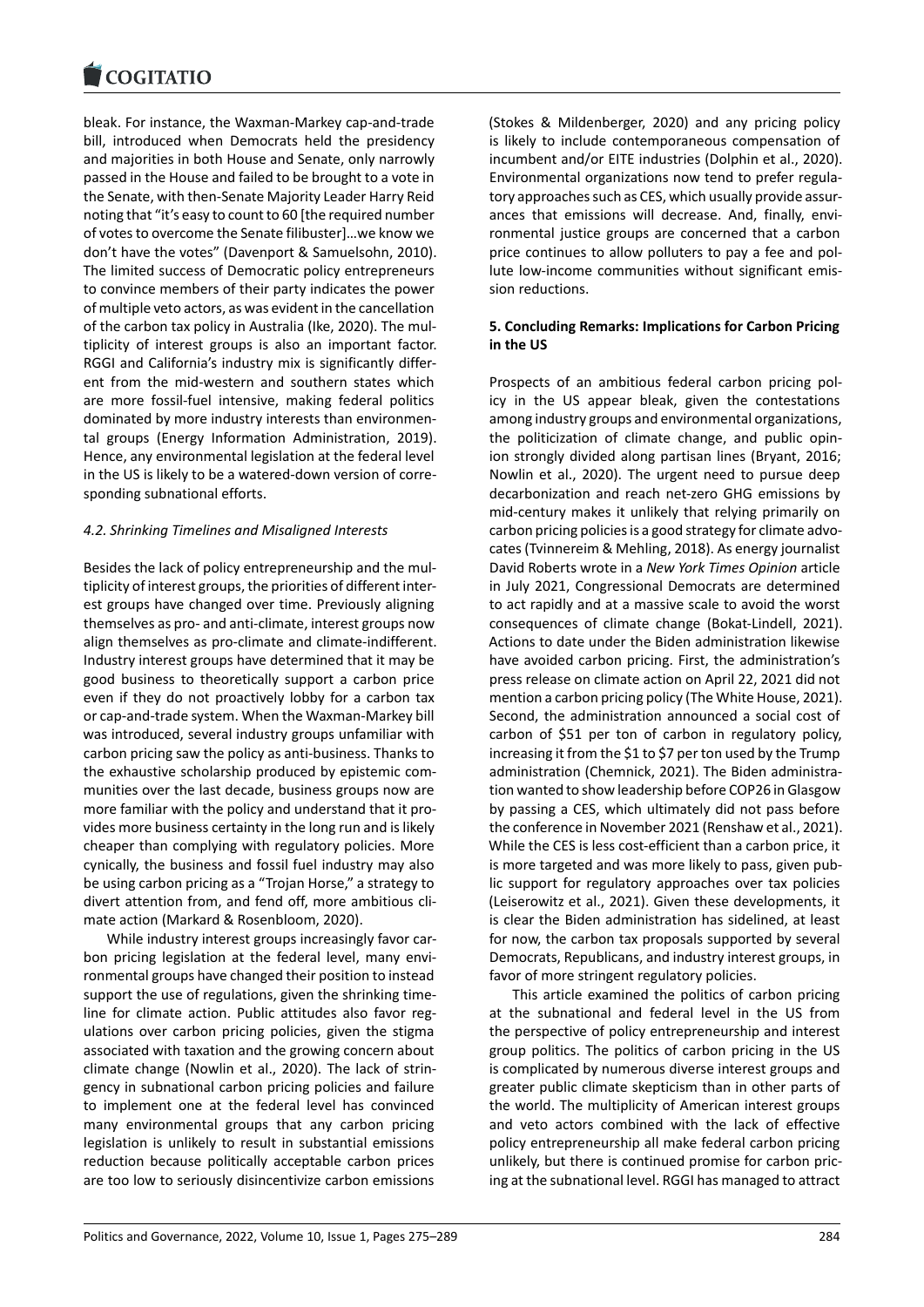#### COQUIATIO

two more states, Virginia and Pennsylvania, to its cap‐ [and‐trade regime an](https://www.cogitatiopress.com)d is now exploring a cap‐and‐trade system for the transportation sector. California has man‐ aged to expand its emissions coverage, increase the per‐ centage of auctioned allowances, and link with another cap‐and‐trade regime in Québec, Canada. On the other hand, the subnational trading regimes have struggled to increase their policy stringency due to political opposi‐ tion, which has resulted in relatively low effective carbon prices and, in turn, relatively weak price incentives to reduce emissions. These weaknesses have led to grow‐ ing disenchantment with carbon pricing among envi‐ ronmental advocates even while private sector actors increasingly embrace carbon pricing as a policy measure to decarbonize. American labor unions have consis‐ tently been ambivalent about carbon pricing but have embraced the idea of a just transition in the context of a Green New Deal. In conclusion, carbon pricing is likely to remain but one important policy tool of many others in the US and it is more likely that fiscal and regulatory policy tools will prevail at the federal level.

### **Acknowledgments**

The authors would like to thank the anonymous review‐ ers and thematic issue editors for their valuable sug‐ gestions and comments. The authors thank the Science, Technology, and Public Policy Program at Harvard University and Climate Policy Lab at The Fletcher School, Tufts University for funding this project. The authors wish to gratefully acknowledge the financial support provided towards this article by the following past and present funders of the Climate Policy Lab: the William and Flora Hewlett Foundation, BP International, Ltd., and the Casey and Family Foundation.

### **Conflict of Interests**

The authors declare no conflict of interests.

### **Supplementary Material**

Supplementary material for this article is available online in the format provided by the author (unedited).

### **References**

- 350.org. (2021, March 25). *350.org on American Petroleum Institute support for carbon pricing* [Press Release]. https://350.org/press‐release/api‐ support‐for‐carbon‐pricing
- Aldy, J. E., & Pizer, W. A. (2015). The competitiveness impacts of climate change mitigation policies. *Jour‐ nal of the Associa[tion of Environmental and Resource](https://350.org/press-release/api-support-for-carbon-pricing) Economists*, *2*[\(4\), 565–595.](https://350.org/press-release/api-support-for-carbon-pricing)
- American Federation of Labor and Congress of Industrial Organizations. (2009). *Statement on behalf of the United Mine Workers of America, AFL‐CIO before the*

*United States Senate*. United States Senate. https:// www.epw.senate.gov/public/\_cache/files/2e58d71fafb1‐484b‐a45d‐5ac0bc1b9b15/umwasenateepw statement102909.pdf

- Anderson, S. E., DeLeo, R. A., & Taylor, K. (2020[\). Policy](https://www.epw.senate.gov/public/_cache/files/2e58d71f-afb1-484b-a45d-5ac0bc1b9b15/umwasenateepwstatement102909.pdf) [entrepreneurs, legislators, and agenda setting: Infor‐](https://www.epw.senate.gov/public/_cache/files/2e58d71f-afb1-484b-a45d-5ac0bc1b9b15/umwasenateepwstatement102909.pdf) [mation and influence.](https://www.epw.senate.gov/public/_cache/files/2e58d71f-afb1-484b-a45d-5ac0bc1b9b15/umwasenateepwstatement102909.pdf) *Policy Studies Journal*, *48*(3), 587–611. [https://doi.o](https://www.epw.senate.gov/public/_cache/files/2e58d71f-afb1-484b-a45d-5ac0bc1b9b15/umwasenateepwstatement102909.pdf)rg/10.1111/psj.12331
- Arrieta‐Kenna, R. (2017, July 18). California just got bipartisan support to extend its cap and trade pro‐ gram to 2030. *Vox*. https://www.vox.com/energy‐ and‐envir[onment/2017/7/15/15955756/cali](https://doi.org/10.1111/psj.12331)fornia‐ climate‐brown‐ab398‐cap‐and‐trade
- Ball, M., & Weeda, M. (2015). The hydrogen economy– vision or reality? *Inte[rnational Journal of Hydrogen](https://www.vox.com/energy-and-environment/2017/7/15/15955756/california-climate-brown-ab398-cap-and-trade) Energy*, *40*[\(25\), 7903–7919.](https://www.vox.com/energy-and-environment/2017/7/15/15955756/california-climate-brown-ab398-cap-and-trade)
- Ba[ng, G., Victor, D. G., & Andresen, S. \(201](https://www.vox.com/energy-and-environment/2017/7/15/15955756/california-climate-brown-ab398-cap-and-trade)7). California's cap‐and‐trade system: Diffusion and lessons. *Global Environmental Politics*, *17*(3), 12–30.
- Bausch, C., & Cavalieri, S. (2007). Allocation of green‐ house gas allowances in the United States—A north‐ eastern example. *Carbon & Climate Law Review*, *2007*(2), 129–138.
- Bell, A., & Mallinson, D. J. (2021). Constraints on pol‐ icy learning: Designing the Regional Greenhouse Gas Initiative in Pennsylvania. *Policy Design and Practice*, *4*(4), 486–500. https://doi.org/10.1080/25741292. 2021.1928970
- Biedenkopf, K. (2017). Gubernatorial entrepreneurship and United States federal‐state interaction: The case of subnational r[egional greenhouse gas emissions](https://doi.org/10.1080/25741292.2021.1928970) [trading.](https://doi.org/10.1080/25741292.2021.1928970) *Environment and Planning C: Politics and Space*, *35*(8), 1378–1400. https://doi.org/10.1177/ 2399654417719286
- Bokat‐Lindell, S. (2021, July 22). Opinion: Where Is Biden's climate change "revolution"? *The New York Times*. https://www.nytime[s.com/2021/07/22/](https://doi.org/10.1177/2399654417719286) [opinion/biden‐clima](https://doi.org/10.1177/2399654417719286)te‐change.html
- Breetz, H. L., & Salon, D. (2018). Do electric vehicles need subsidies? Ownership costs for conventional, hybrid, and el[ectric vehicles in 14 US cities.](https://www.nytimes.com/2021/07/22/opinion/biden-climate-change.html) *Energy Policy*, *120*[, 238–249.](https://www.nytimes.com/2021/07/22/opinion/biden-climate-change.html)
- Broder, J. M. (2009, July 1). With something for every‐ one, climate bill passed. *The New York Times*. https://www.nytimes.com/2009/07/01/us/politics/ 01climate.html
- Broekhoff, D., Ulloa, S., & Veysey, J. (2021). *To decar‐ bonize US industry, look to federal and state‐level partnerships*[. Leadership Group for Industry Transi](https://www.nytimes.com/2009/07/01/us/politics/01climate.html)‐ tion. [https://ww](https://www.nytimes.com/2009/07/01/us/politics/01climate.html)w.industrytransition.org/insights/ decarbonize‐us‐industry‐federal‐state‐level‐ partnerships
- Bryant, G. (2016). The politics of carbon market design: Reth[inking the techno‐politics and post‐politics of c](https://www.industrytransition.org/insights/decarbonize-us-industry-federal-state-level-partnerships)li‐ [mate change.](https://www.industrytransition.org/insights/decarbonize-us-industry-federal-state-level-partnerships) *Antipode*, *48*(4), 877–898. https://doi. [org/10.1111/](https://www.industrytransition.org/insights/decarbonize-us-industry-federal-state-level-partnerships)anti.12237
- Bushnell, J., & Chen, Y. (2012). Allocation and leakage in regional cap‐and‐trade markets for CO2. *Resource*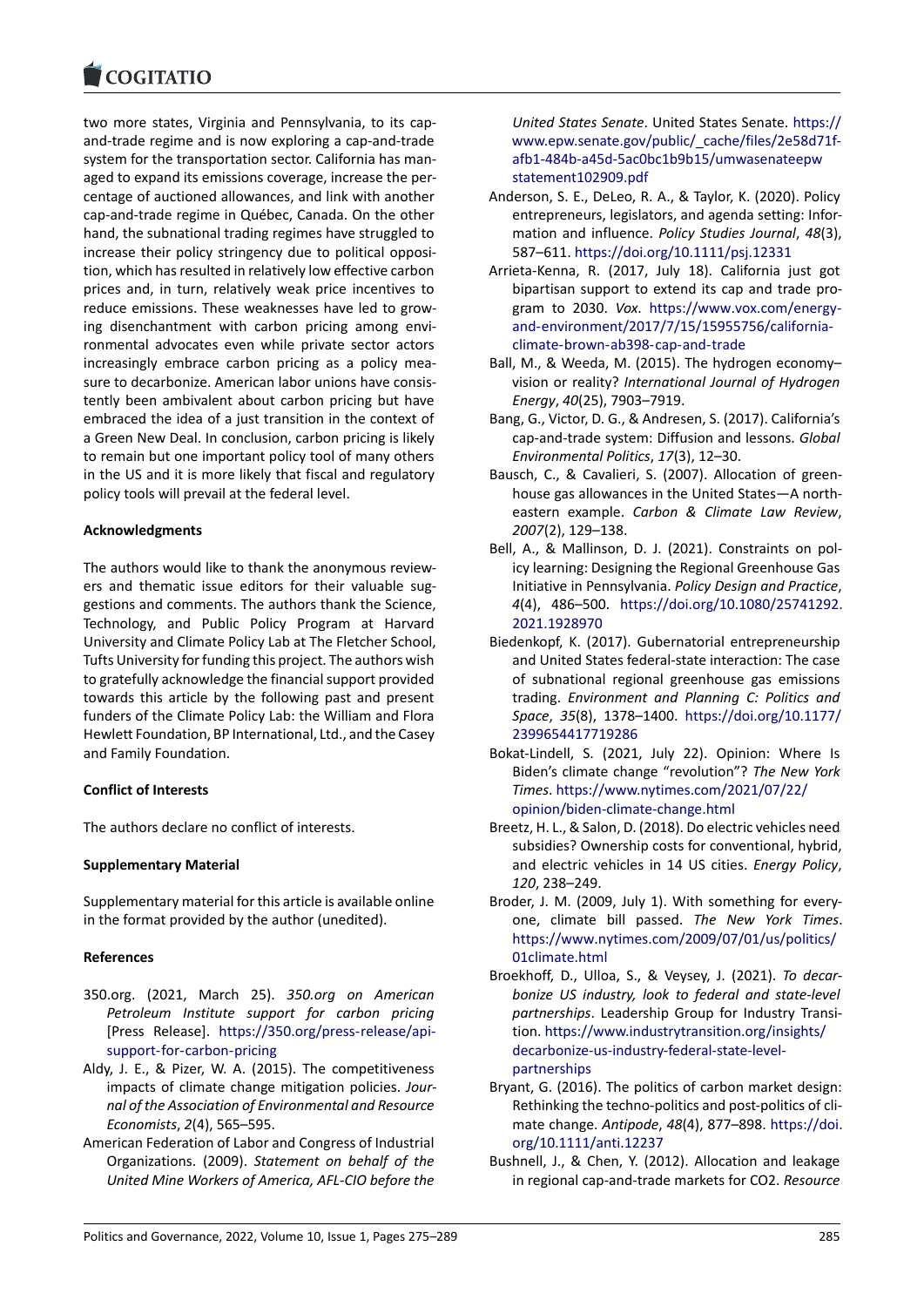*and Energy Economics*, *34*(4), 647–668.

- [California Air Resour](https://www.cogitatiopress.com)ces Board. (2019). *California green‐ house gas emission for 2000 to 2017*. https:// ww3.arb.ca.gov/cc/inventory/pubs/reports/2000\_ 2016/ghg\_inventory\_trends\_00-16.pdf
- California Air Resources Board. (2021a). *2000*–*2019 GHG inventory*. https://ww2.arb.ca.gov/ghg‐inven[tory‐](https://ww3.arb.ca.gov/cc/inventory/pubs/reports/2000_2016/ghg_inventory_trends_00-16.pdf) [data](https://ww3.arb.ca.gov/cc/inventory/pubs/reports/2000_2016/ghg_inventory_trends_00-16.pdf)
- Cali[fornia Air Resources Board. \(2021b](https://ww3.arb.ca.gov/cc/inventory/pubs/reports/2000_2016/ghg_inventory_trends_00-16.pdf)). *Allowance allocation*. https://ww2.arb.ca.gov/our‐work/ programs[/cap‐and‐trade‐program/allowance‐](https://ww2.arb.ca.gov/ghg-inventory-data) [alloc](https://ww2.arb.ca.gov/ghg-inventory-data)ation
- California Air Resources Board. (2021c). *Summary of procee[ds to California and consigning e](https://ww2.arb.ca.gov/our-work/programs/cap-and-trade-program/allowance-allocation)ntities*. [https://ww2.arb.ca.gov/sites/default/files/20](https://ww2.arb.ca.gov/our-work/programs/cap-and-trade-program/allowance-allocation)20‐ [09/procee](https://ww2.arb.ca.gov/our-work/programs/cap-and-trade-program/allowance-allocation)ds\_summary.pdf
- California Air Resources Board. (2021d). *Detailed price ceiling sale requirements and instructions*. https:// [ww2.arb.ca.gov/sites/default/files/classic//cc/](https://ww2.arb.ca.gov/sites/default/files/2020-09/proceeds_summary.pdf) [capandtrade/pcs\\_requirem](https://ww2.arb.ca.gov/sites/default/files/2020-09/proceeds_summary.pdf)ents.pdf
- California Air Resources Board. (2021e). *Program linkage*. https://ww2.arb.ca.gov/our‐work/programs[/cap‐](https://ww2.arb.ca.gov/sites/default/files/classic//cc/capandtrade/pcs_requirements.pdf) [and‐trade‐program/program‐linkage](https://ww2.arb.ca.gov/sites/default/files/classic//cc/capandtrade/pcs_requirements.pdf)
- Cali[fornia Case Chart. \(2021\).](https://ww2.arb.ca.gov/sites/default/files/classic//cc/capandtrade/pcs_requirements.pdf) *California Chamber of Commerce v. California Air Resources Board*. http:// [climatecasechart.com/climate‐change‐litigation/](https://ww2.arb.ca.gov/our-work/programs/cap-and-trade-program/program-linkage) [case/california‐chamber‐of‐commerc](https://ww2.arb.ca.gov/our-work/programs/cap-and-trade-program/program-linkage)e‐v‐california‐ air‐resources‐board
- California Climate Investments. (2019). *Califor[nia Cli‐](http://climatecasechart.com/climate-change-litigation/case/california-chamber-of-commerce-v-california-air-resources-board) [mate Investments using cap‐and‐trade auct](http://climatecasechart.com/climate-change-litigation/case/california-chamber-of-commerce-v-california-air-resources-board)ion proceeds*. [https://ww2.arb.ca.gov/sites/default/](http://climatecasechart.com/climate-change-litigation/case/california-chamber-of-commerce-v-california-air-resources-board) [files/classic/cc/capa](http://climatecasechart.com/climate-change-litigation/case/california-chamber-of-commerce-v-california-air-resources-board)ndtrade/auctionproceeds/2019\_ cci annual report.pdf
- California Energy Commission. (2021). *2021 SB 100 joint agency re[port, achieving 100 percent clean electr](https://ww2.arb.ca.gov/sites/default/files/classic/cc/capandtrade/auctionproceeds/2019_cci_annual_report.pdf)icity [in California: An initial assessment](https://ww2.arb.ca.gov/sites/default/files/classic/cc/capandtrade/auctionproceeds/2019_cci_annual_report.pdf)*. https://www. [energy.ca.gov/publicat](https://ww2.arb.ca.gov/sites/default/files/classic/cc/capandtrade/auctionproceeds/2019_cci_annual_report.pdf)ions/2021/2021‐sb‐100‐ joint‐agency‐report‐achieving‐100‐percent‐clean‐ electricity
- California Environmental Justice Alliance. [\(2017\).](https://www.energy.ca.gov/publications/2021/2021-sb-100-joint-agency-report-achieving-100-percent-clean-electricity) *How [California's cap and trade market undermines](https://www.energy.ca.gov/publications/2021/2021-sb-100-joint-agency-report-achieving-100-percent-clean-electricity) envi‐ ronmental justice*. [https://caleja.org/wp‐conte](https://www.energy.ca.gov/publications/2021/2021-sb-100-joint-agency-report-achieving-100-percent-clean-electricity)nt/ [uploads/2](https://www.energy.ca.gov/publications/2021/2021-sb-100-joint-agency-report-achieving-100-percent-clean-electricity)017/05/REDDMonitor.050817.pdf
- California Global Warming Solutions Act of 2006, Pub. L. No. AB 32. (2006). https://leginfo.legislature.ca.gov/ faces/billNavClient.x[html?bill\\_id=200520060AB32](https://caleja.org/wp-content/uploads/2017/05/REDDMonitor.050817.pdf)
- Cali[fornia Global Warming Solutions Act of 20](https://caleja.org/wp-content/uploads/2017/05/REDDMonitor.050817.pdf)06, Pub. L. No. AB 398. (2017). https://leginfo.legislature.ca. gov/faces/billText[Client.xhtml?bill\\_id=201720180AB](https://leginfo.legislature.ca.gov/faces/billNavClient.xhtml?bill_id=200520060AB32) [398](https://leginfo.legislature.ca.gov/faces/billNavClient.xhtml?bill_id=200520060AB32)
- California Legislative Information. (2005). *SB‐1368 elec‐ tricity: Emissions of [greenhouse gases](https://leginfo.legislature.ca.gov/faces/billTextClient.xhtml?bill_id=201720180AB398)*. https:// [leginfo.legislature.ca.gov/faces/billNavClient.xhtml?](https://leginfo.legislature.ca.gov/faces/billTextClient.xhtml?bill_id=201720180AB398) [bill\\_](https://leginfo.legislature.ca.gov/faces/billTextClient.xhtml?bill_id=201720180AB398)id=200520060SB1368
- Cann, H. (2021, September 1). *Pennsylvania takes the final step toward joining RGGI*. City and Sta[te Penn‐](https://leginfo.legislature.ca.gov/faces/billNavClient.xhtml?bill_id=200520060SB1368) sylvania. [https://www.cityandstatepa.com/content/](https://leginfo.legislature.ca.gov/faces/billNavClient.xhtml?bill_id=200520060SB1368) [pennsylvania‐takes‐final‐s](https://leginfo.legislature.ca.gov/faces/billNavClient.xhtml?bill_id=200520060SB1368)tep‐toward‐joining‐rggi
- Carbon Tax Center. (2018). *Washington State (Initia‐ tive 1631)*. https://www.carbontax.org/washington‐ state‐initiative‐1631
- Center for Climate and Energy Solutions. (2021, June 16). *Regional Greenhouse Gas Initiative (RGGI)*. https:// www.c2es.[org/content/regional‐greenhouse‐gas‐](https://www.carbontax.org/washington-state-initiative-1631) [initiative‐rggi](https://www.carbontax.org/washington-state-initiative-1631)
- Chemnick, J. (2021, March 1). Cost of carbon pol‐ lution pegged at \$51 a ton. *Scientific A[merican](https://www.c2es.org/content/regional-greenhouse-gas-initiative-rggi)*. [https://www.scientificamerican.com/article/cost‐](https://www.c2es.org/content/regional-greenhouse-gas-initiative-rggi) [of‐carbon‐po](https://www.c2es.org/content/regional-greenhouse-gas-initiative-rggi)llution‐pegged‐at‐51‐a‐ton
- Climate Hawks. (2017). *California: Broad coalition of environmental justice, climate groups oppose cap and trade bill*. [http://climatehawksvote.com](https://www.scientificamerican.com/article/cost-of-carbon-pollution-pegged-at-51-a-ton)/ [news/press‐releases/california‐broad‐co](https://www.scientificamerican.com/article/cost-of-carbon-pollution-pegged-at-51-a-ton)alition‐ environmental‐justice‐climate‐groups‐oppose‐cap‐ trade‐bill
- Cook, B. J. (2010). Aren[as of power in climate change](http://climatehawksvote.com/news/press-releases/california-broad-coalition-environmental-justice-climate-groups-oppose-cap-trade-bill) policymaking. *[Policy Studies Journal](http://climatehawksvote.com/news/press-releases/california-broad-coalition-environmental-justice-climate-groups-oppose-cap-trade-bill)*, *38*(3), 465–486. [https://doi.org/10.1111/j.1541‐0072.2010.00370.x](http://climatehawksvote.com/news/press-releases/california-broad-coalition-environmental-justice-climate-groups-oppose-cap-trade-bill)
- Cro[nin, J. A.,](http://climatehawksvote.com/news/press-releases/california-broad-coalition-environmental-justice-climate-groups-oppose-cap-trade-bill) Fullerton, D., & Sexton, S. (2019). Vertical and horizontal redistributions from a carbon tax and rebate. *Journal of the Association of Environmental [and Resource Economists](https://doi.org/10.1111/j.1541-0072.2010.00370.x)*, *6*(S1), S169–S208.
- Davenport, C., & Samuelsohn, D. (2010, July 22). Dems pull plug on climate bill. *Politico*. https://www. politico.com/story/2010/07/dems‐pull‐plug‐on‐ climate‐bill‐040109
- Dobson, S., & Winter, J. (2018). Assessing policy support for emissions‐intensive and trade‐expo[sed industries.](https://www.politico.com/story/2010/07/dems-pull-plug-on-climate-bill-040109) *[The School of Public Policy Publications](https://www.politico.com/story/2010/07/dems-pull-plug-on-climate-bill-040109)*, *11*(28), 1–47.
- Dol[phin, G., Pollitt, M. G](https://www.politico.com/story/2010/07/dems-pull-plug-on-climate-bill-040109)., & Newbery, D. M. (2020). The political economy of carbon pricing: A panel analysis. *Oxford Economic Papers*, *72*(2), 472–500.
- Drew, A. J. (2010). *New rules, new politics, same actors— Explaining policy change in the EU ETS* (Working Paper No. 39). Grantham Research Institute on Cli‐ mate Change and the Environment. https://www.lse. ac.uk/granthaminstitute/wp‐content/uploads/ 2014/02/WP29‐policy‐change‐EU‐ETS.pdf
- Energy Information Administration. (2019). *Total energy consumer per capita, 2019*. http[s://www.eia.gov/](https://www.lse.ac.uk/granthaminstitute/wp-content/uploads/2014/02/WP29-policy-change-EU-ETS.pdf) [state/rankings](https://www.lse.ac.uk/granthaminstitute/wp-content/uploads/2014/02/WP29-policy-change-EU-ETS.pdf)
- Env[ironmental Protection Agency. \(2019\).](https://www.lse.ac.uk/granthaminstitute/wp-content/uploads/2014/02/WP29-policy-change-EU-ETS.pdf) *2019 power sector programs—Progress report*. https://www3. epa.gov/airmarkets/progress/[reports](https://www.eia.gov/state/rankings)
- Fis[cher, C., & Fox,](https://www.eia.gov/state/rankings) A. K. (2012). Climate policy and fis‐ cal constraints: Do tax interactions outweigh carbon leakage? *Energy Economics*, *34*, S218[–S227.](https://www3.epa.gov/airmarkets/progress/reports)
- Go[ogle Trends. \(n.d.\).](https://www3.epa.gov/airmarkets/progress/reports) *Google Trends*. https://www. google.com/trends
- Greenpeace. (2010, July 6). *Greenpeace opposes Waxman‐Markey*. https://www.greenpeace.org/ usa/news/greenpeace‐opposes‐waxm[an‐mark](https://www.google.com/trends)
- Haf[stead, M. \(2021, Jun](https://www.google.com/trends)e 21). *Carbon pricing bill tracker*. Resources for the Future. https://www.rff.org/ publications/data[‐tools/carbon‐pricing‐bill‐track](https://www.greenpeace.org/usa/news/greenpeace-opposes-waxman-mark)er
- Hu[ber, B. R. \(2013\). How did RGGI do it: Political](https://www.greenpeace.org/usa/news/greenpeace-opposes-waxman-mark) econ‐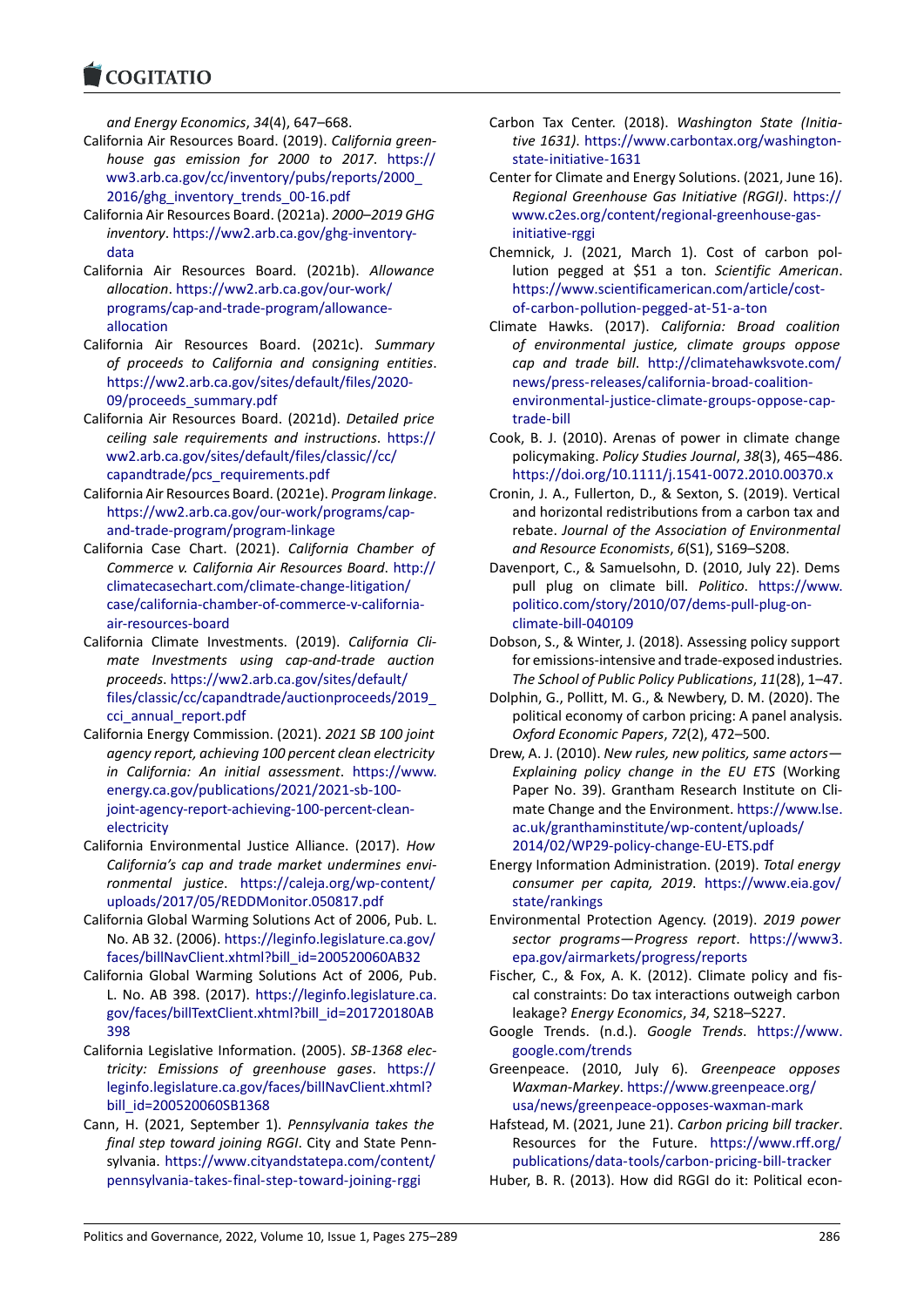#### COGHALIO

omy and emissions auctions. *Ecology Law Quarterly*, *40*(1), 59–106.

- [Ike, V. \(2020\). The im](https://www.cogitatiopress.com)pact of veto players on incremental and drastic policy making: Australia's carbon tax pol‐ icy and its repeal. *Politics & Policy*, *48*(2), 232–264. https://doi.org/10.1111/polp.12346
- International Carbon Action Partnership. (2021a). *USA— Regional Greenhouse Gas Initiative (RGGI).* https:// icapcarbonaction.com/en/?option=com\_etsmap& [task=export&format=pdf&layout=list](https://doi.org/10.1111/polp.12346)&systems%5B %5D=50
- International Carbon Action Partnership. [\(2021b\).](https://icapcarbonaction.com/en/?option=com_etsmap&task=export&format=pdf&layout=list&systems%5B%5D=50) *[USA—California Cap‐and‐Trade Program](https://icapcarbonaction.com/en/?option=com_etsmap&task=export&format=pdf&layout=list&systems%5B%5D=50)*. https:// [icapcarbonaction.com/en/?option=com\\_etsmap&](https://icapcarbonaction.com/en/?option=com_etsmap&task=export&format=pdf&layout=list&systems%5B%5D=50) [task=exp](https://icapcarbonaction.com/en/?option=com_etsmap&task=export&format=pdf&layout=list&systems%5B%5D=50)ort&format=pdf&layout=list&systems%5B %5D=45
- Jenkins, J. D. (2014). Political economy constraint[s on car‐](https://icapcarbonaction.com/en/?option=com_etsmap&task=export&format=pdf&layout=list&systems%5B%5D=45) [bon pricing policies: What are the implications f](https://icapcarbonaction.com/en/?option=com_etsmap&task=export&format=pdf&layout=list&systems%5B%5D=45)or [economic efficiency, environmental efficacy, and cl](https://icapcarbonaction.com/en/?option=com_etsmap&task=export&format=pdf&layout=list&systems%5B%5D=45)i‐ [mate po](https://icapcarbonaction.com/en/?option=com_etsmap&task=export&format=pdf&layout=list&systems%5B%5D=45)licy design? *Energy Policy*, *69*, 467–477.
- Jevnaker, T., & Wettestad, J. (2017). Ratcheting up carbon trade: The politics of reforming EU Emissions trad‐ ing. *Global Environmental Politics*, *17*(2), 105–124. https://doi.org/10.1162/GLEP\_a\_00403
- Kretzschmar, B., & Whitford, A. B. (2012). Design, per‐ formance and interstate collaboration: Insights from the Regional Greenhouse Gas Initiative. *Regional [& Federal Studies](https://doi.org/10.1162/GLEP_a_00403)*, *22*(4), 475–498. https://doi.org/ 10.1080/13597566.2012.709503
- Leiserowitz, A., Maibach, E., Rosenthal, S., Kotcher, J., Carman, J., Wang, X., Goldberg, M., Lacroix, K., & Marlon, J. (2021). *Politics & g[lobal warming,](https://doi.org/10.1080/13597566.2012.709503) December 2020*[. Center for Clima](https://doi.org/10.1080/13597566.2012.709503)te Change Commu‐ nication, George Mason University. https://climate communication.yale.edu/wp‐content/uploads/ 2021/01/politics‐global‐warming‐december‐ 2020b.pdf
- Lizza, R. (2010, October 3). As the world burns. *[The New](https://climatecommunication.yale.edu/wp-content/uploads/2021/01/politics-global-warming-december-2020b.pdf) Yorker*. [https://www.newyorker.com/magazine/](https://climatecommunication.yale.edu/wp-content/uploads/2021/01/politics-global-warming-december-2020b.pdf) [2010/10/11/as‐the‐world‐burns](https://climatecommunication.yale.edu/wp-content/uploads/2021/01/politics-global-warming-december-2020b.pdf)
- Ma[rkard, J., &](https://climatecommunication.yale.edu/wp-content/uploads/2021/01/politics-global-warming-december-2020b.pdf) Rosenbloom, D. (2020). Political conflict and climate policy: The European emissions trading system [as a trojan horse for the low‐carbon tr](https://www.newyorker.com/magazine/2010/10/11/as-the-world-burns)ansi‐ tion? *[Climate Policy](https://www.newyorker.com/magazine/2010/10/11/as-the-world-burns)*, *20*(9), 1092–1111. https://doi. org/10.1080/14693062.2020.1763901
- Mason, M., & Megerian, C. (2017, July 18). California legislature extends state's cap‐and‐trade program in rare bipartisan effort to address climate [change.](https://doi.org/10.1080/14693062.2020.1763901) *Los Angeles Times*. [https://www.latimes.co](https://doi.org/10.1080/14693062.2020.1763901)m/politics/ la‐pol‐ca‐california‐climate‐change‐vote‐ republicans‐20170717‐story.html
- McGreal, C. (2021, June 30). ExxonMobil lobbyists filmed saying oil gian[t's support for carbon tax a PR plo](https://www.latimes.com/politics/la-pol-ca-california-climate-change-vote-republicans-20170717-story.html)y. *The Guardian*. [http://www.theguardian.c](https://www.latimes.com/politics/la-pol-ca-california-climate-change-vote-republicans-20170717-story.html)om/us‐ [news/2021/jun/30/exxonmobil‐lo](https://www.latimes.com/politics/la-pol-ca-california-climate-change-vote-republicans-20170717-story.html)bbyists‐oil‐giant‐ carbon‐tax‐pr‐ploy
- Meckling, J. (2011). *Carbon coalitions: Business, climate politics, and t[he rise of emissions trading](http://www.theguardian.com/us-news/2021/jun/30/exxonmobil-lobbyists-oil-giant-carbon-tax-pr-ploy)*. MIT Press.
- Meyer, A., & Neuberger, J. (2021, April 12). *Trade asso‐ ciations speak on carbon pricing. Will action follow?* World Resources Institute. https://www.wri.org/ insights/trade‐associations‐speak‐carbon‐pricing‐ will-action-follow
- Murray, B. C., & Maniloff, P. T. (2015). Why have greenhouse emissions in RGG[I states declined? An](https://www.wri.org/insights/trade-associations-speak-carbon-pricing-will-action-follow) [econometric attribution to economic, energy mark](https://www.wri.org/insights/trade-associations-speak-carbon-pricing-will-action-follow)et, [and policy factors](https://www.wri.org/insights/trade-associations-speak-carbon-pricing-will-action-follow). *Energy Economics*, *51*, 581–589. https://doi.org/10.1016/j.eneco.2015.07.013
- Narassimhan, E., Gallagher, K. S., Koester, S., & Alejo, J. R. (2018). Carbon pricing in practice: A review of existing emissions trading systems. *Climate Policy*, *18*(8), 967–991. [https://doi.org/10.1080/146](https://doi.org/10.1016/j.eneco.2015.07.013)93062. 2018.1467827
- National Association for the Advancement of Col‐ ored People. (2021). *Nuts, bolts, and pitfalls of carbon pricing: [An equity‐based primer on pay‐](https://doi.org/10.1080/14693062.2018.1467827) [ing to pollute](https://doi.org/10.1080/14693062.2018.1467827)*. https://naacp.org/sites/default/files/ documents/Carbon%20Pricing%20Primer.pdf
- Nowlin, M. C., Gupta, K., & Ripberger, J. T. (2020). Rev‐ enue use and public support for a carbon tax. *Envi‐ ronmental Research Letters*, *15*[\(8\), Article 084032.](https://naacp.org/sites/default/files/documents/Carbon%20Pricing%20Primer.pdf) [https://doi.org/10.1088/1748‐9326/ab92c3](https://naacp.org/sites/default/files/documents/Carbon%20Pricing%20Primer.pdf)
- Patashnik, E. M. (2014). *Reforms at risk*. *What hap‐ pens after major policy changes are enacted*. Prince‐ ton University Press. https://www.degruyter.com/ [document/doi/10.1515/9781400828852/htm](https://doi.org/10.1088/1748-9326/ab92c3)l
- Paterson, M. (2012). Who and what are carbon mar‐ kets for? Politics and the development of climate policy. *Climate Policy*, *12*(1), 82–97. [https://doi.org/](https://www.degruyter.com/document/doi/10.1515/9781400828852/html) [10.1080/14693062.2011.579259](https://www.degruyter.com/document/doi/10.1515/9781400828852/html)
- Rabe, B. G. (2016). The durability of carbon cap-andtrade policy. *Governance*, *29*(1), 103–119. https:// doi.org/10.1111/gove.12151
- Ra[mseur, J. L. \(2019\).](https://doi.org/10.1080/14693062.2011.579259) *The Regional Greenhouse Gas Initiative: Background, impacts, and selected issues* (Report No. R41836). Congressional Research [Service.](https://doi.org/10.1111/gove.12151) [https://sgp.fas.org/crs/misc/](https://doi.org/10.1111/gove.12151)R41836.pdf
- Raymond, L. (2019). Policy perspective: Building polit‐ ical support for carbon pricing—Lessons from cap‐ and‐trade policies. *Energy Policy*, *134*, Article 110986. [https://doi.org/10.1016/j.enpol.2019.11](https://sgp.fas.org/crs/misc/R41836.pdf)0986
- Reed, M., O'Reilly, P., & Hall, J. (2019). The economics and politics of carbon taxes and regulations: Evidence from voting on Washington State's Initiative 732. *Sus‐ tainability*, *11*[\(13\), Article 3667.](https://doi.org/10.1016/j.enpol.2019.110986)
- Regional Greenhouse Gas Initiative. (2021a). *A brief history of RGGI*. https://www.rggi.org/program‐ overview‐and‐design/design‐archive
- Regional Greenhouse Gas Initiative. (2021b). *The RGGI model rule*. https://www.rggi.org/program‐ overview‐and‐desig[n/design‐archive/mou‐model‐](https://www.rggi.org/program-overview-and-design/design-archive) [rule](https://www.rggi.org/program-overview-and-design/design-archive)
- Regional Greenhouse Gas Initiative. (2021c). *New Jersey participation*. https:[//www.rggi.org/program‐](https://www.rggi.org/program-overview-and-design/design-archive/mou-model-rule) [overview‐and‐design/design‐archive/nj‐](https://www.rggi.org/program-overview-and-design/design-archive/mou-model-rule) [part](https://www.rggi.org/program-overview-and-design/design-archive/mou-model-rule)icipation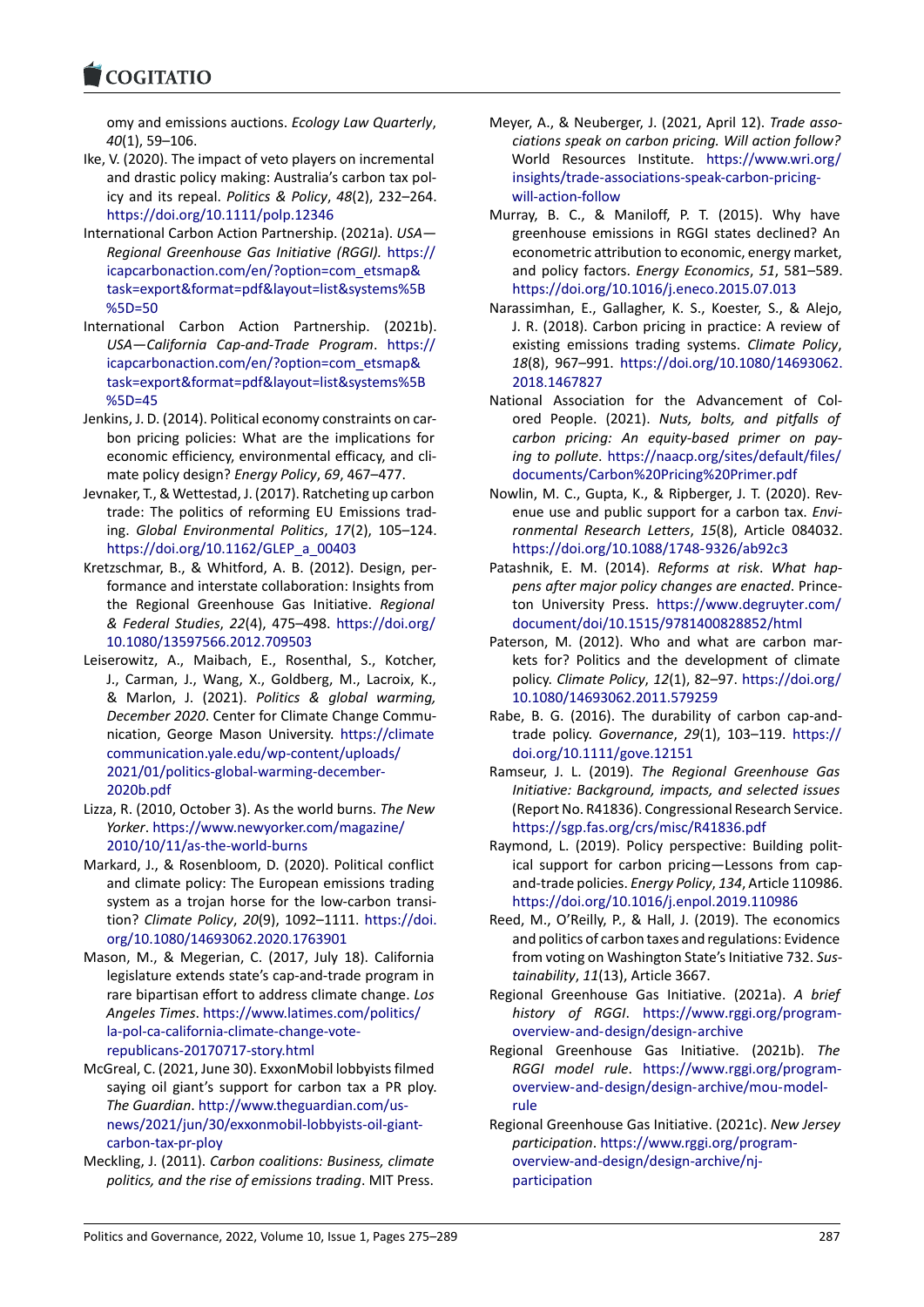#### COMITATIO

- Reilly, A., & Bogardus, K. (2016, June 27). 7 years later, [failed Waxman‐M](https://www.cogitatiopress.com)arkey bill still makes waves. *Politi‐ coPro*. https://subscriber.politicopro.com/article/ eenews/1060039422
- Renshaw, J., Mason, J., & Gardner, T. (2021, October 20). U.S. Democrats scramble to hammer out cli‐ mate [legislation ahead of Glasgow talks.](https://subscriber.politicopro.com/article/eenews/1060039422) *Reuters*. [https://www.reuters.](https://subscriber.politicopro.com/article/eenews/1060039422)com/world/us/us‐democrats‐ scramble‐hammer‐out‐climate‐legislation‐ahead‐ glasgow‐talks‐2021‐10‐20
- Roberts, T. (2021, December 8). Who killed the TCI? *Boston Globe*. [https://www.bostonglobe.com/2021](https://www.reuters.com/world/us/us-democrats-scramble-hammer-out-climate-legislation-ahead-glasgow-talks-2021-10-20)/ [12/08/opinion/who‐killed‐tci](https://www.reuters.com/world/us/us-democrats-scramble-hammer-out-climate-legislation-ahead-glasgow-talks-2021-10-20)
- Sch[malensee, R., & Stavins, R. N](https://www.reuters.com/world/us/us-democrats-scramble-hammer-out-climate-legislation-ahead-glasgow-talks-2021-10-20). (2017). Lessons learned from three decades of experience with cap and trade. *Review of Envi[ronmental Economics and Policy](https://www.bostonglobe.com/2021/12/08/opinion/who-killed-tci)*, *11*(1), [59–79.](https://www.bostonglobe.com/2021/12/08/opinion/who-killed-tci)
- Skocpol, T. (2013, February 14). *Naming the problem: What it will take to counter extremism and engage Americans in the fight against global warming* [Paper presentation]. Symposium on The Politics of Amer‐ ica's Fight Against Global Warming, Massachusetts, USA.
- Skovgaard, J., Ferrari, S. S., & Knaggård, Å. (2019). Map‐ ping and clustering the adoption of carbon pricing policies: What polities price carbon and why? *Climate Policy*, *19*(9), 1173–1185. https://doi.org/10.1080/ 14693062.2019.1641460
- Stavins, R. N. (2008). Addressing climate change with a comprehensive US cap‐and‐trade system. *Oxford Review of Economic Policy*, *24*[\(2\), 298–321.](https://doi.org/10.1080/14693062.2019.1641460)
- Stei[nebach, Y., Fernández‐i‐M](https://doi.org/10.1080/14693062.2019.1641460)arín, X., & Aschenbrenner, C. (2021). Who puts a price on carbon, why and how? A global empirical analysis of carbon pricing poli‐ cies. *Climate Policy*, *21*(3), 277–289. https://doi.org/ 10.1080/14693062.2020.1824890
- Stokes, L., & Mildenberger, M. (2020, September 8). The trouble with carbon pricing. *Boston Review*. https://bostonreview.net/articles/le[ah‐c‐stokes‐](https://doi.org/10.1080/14693062.2020.1824890) [matto‐mildenberger‐tk](https://doi.org/10.1080/14693062.2020.1824890)
- The White House. (2021, April 22). *President Biden sets 2030 greenhouse gas pollution reduction target*. [https://www.whitehouse.gov/briefing‐room/](https://bostonreview.net/articles/leah-c-stokes-matto-mildenberger-tk) [statements‐releases/20](https://bostonreview.net/articles/leah-c-stokes-matto-mildenberger-tk)21/04/22/fact‐sheet‐ president‐biden‐sets‐2030‐greenhouse‐gas‐ pollution‐reduction‐target‐aimed‐at‐creating‐good‐ [paying‐union‐jobs‐and‐securing‐u‐s‐leadershi](https://www.whitehouse.gov/briefing-room/statements-releases/2021/04/22/fact-sheet-president-biden-sets-2030-greenhouse-gas-pollution-reduction-target-aimed-at-creating-good-paying-union-jobs-and-securing-u-s-leadership-on-clean-energy-technologies)p‐on‐

## clean‐energy‐technologies

- Tvinnereim, E., & Mehling, M. (2018). Carbon pricing and deep decarbonisation. *Energy Policy*, *121*, 185–189.
- Union of Concerned Scientists. (2013). *Assessing trade [and business groups' posi](https://www.whitehouse.gov/briefing-room/statements-releases/2021/04/22/fact-sheet-president-biden-sets-2030-greenhouse-gas-pollution-reduction-target-aimed-at-creating-good-paying-union-jobs-and-securing-u-s-leadership-on-clean-energy-technologies)tions on climate change*. https://www.ucsusa.org/sites/default/files/2019‐ 09/trade‐and‐business‐groups‐climate‐change.pdf
- US House of Representatives. (1990). *H.R.4805*—*To amend the Internal Revenue Code of 1986 to reduce [emissions of carbon dioxide by imposing a tax](https://www.ucsusa.org/sites/default/files/2019-09/trade-and-business-groups-climate-change.pdf) on [certain fuels based on their carbon content](https://www.ucsusa.org/sites/default/files/2019-09/trade-and-business-groups-climate-change.pdf)*. https:// www.congress.gov/bill/101st-congress/housebill/4805
- US House of Representatives. (2019). *H.Res.109— Recognizing the duty of the Federal Govern[ment to](https://www.congress.gov/bill/101st-congress/house-bill/4805) [create a Green New Deal](https://www.congress.gov/bill/101st-congress/house-bill/4805)*. https://www.congress. [gov/bill/1](https://www.congress.gov/bill/101st-congress/house-bill/4805)16th‐congress/house‐resolution/109
- US Justice Department. (2019). *The United States of America v. The State of California*. https://www. justice.gov/opa/press‐release[/file/1212416/](https://www.congress.gov/bill/116th-congress/house-resolution/109) [download](https://www.congress.gov/bill/116th-congress/house-resolution/109)
- US Justice Department. (2020). *The United States of America v. The State of California—[Memorandum](https://www.justice.gov/opa/press-release/file/1212416/download) and order*. [http://blogs2.law.columbia.edu/](https://www.justice.gov/opa/press-release/file/1212416/download)climate‐ [change‐liti](https://www.justice.gov/opa/press-release/file/1212416/download)gation/wp‐content/uploads/sites/16/ case‐documents/2020/20200312\_docket‐219‐cv‐ 02142\_memorandum‐and‐order.pdf
- Venmans, F., El[lis, J., & Nachtigall, D. \(2020\). Carbon pric‐](http://blogs2.law.columbia.edu/climate-change-litigation/wp-content/uploads/sites/16/case-documents/2020/20200312_docket-219-cv-02142_memorandum-and-order.pdf) [ing and competitiveness: Are they at odds?](http://blogs2.law.columbia.edu/climate-change-litigation/wp-content/uploads/sites/16/case-documents/2020/20200312_docket-219-cv-02142_memorandum-and-order.pdf) *Climate Policy*, *20*(9), 1070–1091. [https://doi.org/10.108](http://blogs2.law.columbia.edu/climate-change-litigation/wp-content/uploads/sites/16/case-documents/2020/20200312_docket-219-cv-02142_memorandum-and-order.pdf)0/ [14693062.2020.1805291](http://blogs2.law.columbia.edu/climate-change-litigation/wp-content/uploads/sites/16/case-documents/2020/20200312_docket-219-cv-02142_memorandum-and-order.pdf)
- Weiss, D. J., & Wagener, D. (2009, May 18). 10 rea‐ sons to support the Waxman-Markey energy bill. *Center for American Progress Action*. [https://www.](https://doi.org/10.1080/14693062.2020.1805291) [americanprogressaction.o](https://doi.org/10.1080/14693062.2020.1805291)rg/issues/green/news/ 2009/05/18/6143/10‐reasons‐to‐support‐the‐ waxman‐markey‐energy‐bill
- Wessel, D. (2009, May 24). Pollution pol[itics and the](https://www.americanprogressaction.org/issues/green/news/2009/05/18/6143/10-reasons-to-support-the-waxman-markey-energy-bill) [Climate‐Bill giveaway.](https://www.americanprogressaction.org/issues/green/news/2009/05/18/6143/10-reasons-to-support-the-waxman-markey-energy-bill) *Wall Street Journal*. https:// [www.wsj.com/articles/SB12430444964934940](https://www.americanprogressaction.org/issues/green/news/2009/05/18/6143/10-reasons-to-support-the-waxman-markey-energy-bill)3
- We[ttestad, J., & Gulbrandsen, L.](https://www.americanprogressaction.org/issues/green/news/2009/05/18/6143/10-reasons-to-support-the-waxman-markey-energy-bill) H. (2017). *The evolution of carbon markets: Design and diffusion*. Routledge.
- Wilson, J. Q. (1980). *The politics of regulation*. Ro[utledge.](https://www.wsj.com/articles/SB124304449649349403) World Bank. (2021). *[State and trends of carbon p](https://www.wsj.com/articles/SB124304449649349403)ric‐ ing 2021*. https://openknowledge.worldbank.org/ handle/10986/35620

### **Ab[out the Authors](https://www.whitehouse.gov/briefing-room/statements-releases/2021/04/22/fact-sheet-president-biden-sets-2030-greenhouse-gas-pollution-reduction-target-aimed-at-creating-good-paying-union-jobs-and-securing-u-s-leadership-on-clean-energy-technologies)**



**[Easwaran Narassimhan](https://www.whitehouse.gov/briefing-room/statements-releases/2021/04/22/fact-sheet-president-biden-sets-2030-greenhouse-gas-pollution-reduction-target-aimed-at-creating-good-paying-union-jobs-and-securing-u-s-leadership-on-clean-energy-technologies)** is a post‐doctoral fellow [at Harvard University](https://openknowledge.worldbank.org/handle/10986/35620)'s Belfer Center for Science and International Affairs and the Climate Policy Lab at the Fletcher School at Tufts University. His research focuses on the political economy of green transitions, with a particular interest in exploring opportunities and challenges for industrialization and economic development in a climate constrained world.